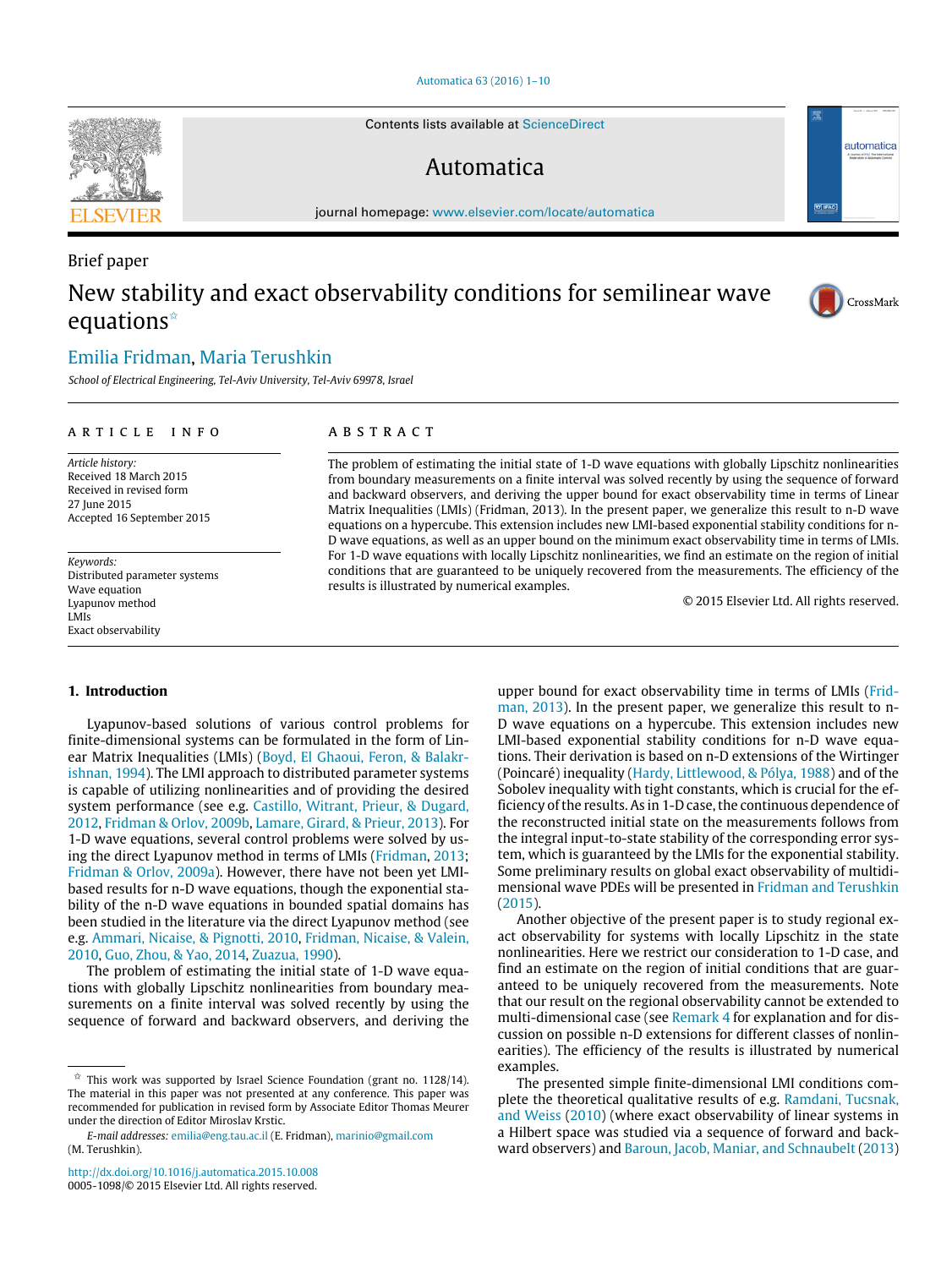(where local exact observability of abstract semilinear systems was considered).

*Notation*: R *<sup>n</sup>* denotes the *n*-dimensional Euclidean space with the norm  $|\cdot|$ ,  $\mathbb{R}^{n\times m}$  is the space of  $n\times m$  real matrices. The notation  $P > 0$  with  $P \in \mathbb{R}^{n \times n}$  means that *P* is symmetric and positive definite. For the symmetric matrix  $M$ ,  $\lambda_{\min}(M)$  and  $\lambda_{\max}(M)$  denote the minimum and the maximum eigenvalues of *M* respectively. The symmetric elements of the symmetric matrix will be denoted by ∗. Continuous functions (continuously differentiable) in all arguments, are referred to as of class *C* (of class *C* 1 ). *L* 2 (Ω) is the Hilbert space of square integrable $f:\varOmega\to\mathbb{R}$ , where  $\varOmega\subset\mathbb{R}^n$ , with the norm  $||f||_{L^2} = \sqrt{\int_{\Omega} |f(x)|^2 dx}$ . For the scalar smooth function  $z = z(t, x_1, \ldots, x_n)$  denote by  $z_t, z_{x_k}, z_{tt}, z_{x_k}$ ,  $(z_{x_k}$ <sub>*x*</sub><sub>*i*</sub>  $)$  = 1, ..., *n*) the corresponding partial derivatives. For *z*  $\colon \Omega \to \mathbb{R}$  define  $\nabla z = z_x^{\hat{T}} = [\bar{z}_{x_1} \dots z_{x_n}]^T$ ,  $\Delta z = \sum_{p=1}^n z_{x_p x_p}$ .  $\mathcal{H}^1(\Omega)$  is the Sobolev space of absolutely continuous functions  $z : \Omega \to \mathbb{R}$  with the square integrable  $\nabla z$ .  $\mathcal{H}^2(\varOmega)$  is the Sobolev space of scalar functions  $z : \Omega \rightarrow \mathbb{R}$  with absolutely continuous  $\nabla z$  and with  $\Delta z \in L^2(\Omega)$ .

## <span id="page-1-10"></span>**2. Observers and exponential stability of n-D wave equations**

#### *2.1. System under study and Luenberger type observer*

Throughout the paper we denote by  $\Omega$  the n-D unit hypercube [0,  $1$ ]<sup>n</sup> with the boundary  $\Gamma$ . We use the partition of the boundary:

$$
\Gamma_D = \{x = (x_1, \dots, x_n)^T \in \Gamma : \exists p \in 1, \dots, n \text{ s.t. } x_p = 0\}
$$
  

$$
\Gamma_{N,p} = \{x \in \Gamma : x_p = 1\}, \qquad \Gamma_N = \bigcup_{p=1,\dots,n} \Gamma_{N,p}.
$$

Here subscripts D and N stand for Dirichlet and for Neumann boundary conditions respectively.

We consider the following boundary value problem for the scalar n-D wave equation:

$$
z_{tt}(x, t) = \Delta z(x, t) + f(z, x, t) \quad \text{in } \Omega \times (t_0, \infty),
$$
  
\n
$$
z(x, t) = 0 \quad \text{on } \Gamma_D \times (t_0, +\infty),
$$
  
\n
$$
\frac{\partial}{\partial v} z(x, t) = 0 \quad \text{on } \Gamma_N \times (t_0, \infty),
$$
  
\n(2.1)

where  $f$  is a  $\mathsf{C}^1$  function,  $\nu$  denotes the outer unit normal vector to the point *x*  $\in \Gamma$  and  $\frac{\partial}{\partial v}z$  is the normal derivative. Let  $g_1 > 0$  be the known bound on the derivative of  $f(z, x, t)$  with respect to *z*:

$$
|f_z(z, x, t)| \le g_1 \quad \forall (z, x, t) \in \mathbb{R}^{n+2}.
$$
 (2.2)

Since Ω is a unit hypercube, the boundary conditions on Γ*<sup>N</sup>* can be rewritten as

$$
z_{x_p}(x, t)\Big|_{x_p=1}=0 \quad \forall x_i \in [0, 1], \ i \neq p, \ p=1, \ldots, n.
$$

Consider the following initial conditions:

$$
z(x, t_0) = z_0(x), \qquad z_t(x, t_0) = z_1(x), \quad x \in \Omega. \tag{2.3}
$$

The boundary measurements are given by

$$
y(x, t) = z_t(x, t) \quad \text{on } \Gamma_N \times (t_0, \infty). \tag{2.4}
$$

Similar to [Fridman](#page-9-6) [\(2013\)](#page-9-6), the boundary-value problem  $(2.1)$  can be represented as an abstract differential equation by defining the state  $\zeta(t) = [\zeta_0(t) \ \zeta_1(t)]^T = [z(t) \ z_t(t)]^T$  and the operators

$$
A = \begin{bmatrix} 0 & I \\ \Delta z & 0 \end{bmatrix}, \qquad F(\zeta, t) = \begin{bmatrix} 0 \\ F_1(\zeta_0, t) \end{bmatrix},
$$

where  $F_1$  :  $\mathcal{H}^1(\Omega) \times R \to L^2(\Omega)$  is defined as  $F_1(\zeta_0, t) =$  $f(\zeta_0(x),x,t)$  so that it is continuous in  $t$  for each  $\zeta_0 \in \mathcal{H}^1(\Omega)$ . The differential equation is

$$
\dot{\zeta}(t) = \mathcal{A}\zeta(t) + F(\zeta(t), t), \quad t \ge t_0 \tag{2.5}
$$

in the Hilbert space  $\mathcal{H} = \mathcal{H}_{I_D}^1(\Omega) \times L^2(\Omega)$ , where

$$
\mathcal{H}_{\varGamma_D}^1(\varOmega)=\left\{\zeta_0\in\mathcal{H}^1(\varOmega)\bigg|\zeta_0_{|\varGamma_D}=0\right\}
$$

and  $\|\zeta\|_{\mathcal{H}}^2 = \|\nabla \zeta_0\|_{L^2}^2 + \|\zeta_1\|_{L^2}^2$ . The operator A has the dense domain

$$
\mathcal{D}(\mathcal{A}) = \left\{ (\zeta_0, \zeta_1)^T \in \mathcal{H}_{\Gamma_D}^1(\Omega) \times \mathcal{H}_{\Gamma_D}^1(\Omega) \middle| \Delta \zeta_0 \in L^2(\Omega) \right\}
$$
  
and 
$$
\frac{\partial}{\partial \nu} \zeta_{0|\Gamma_N} = -b \zeta_{1|\Gamma_N} \right\},
$$

where  $b = 0$ . Here the boundary condition holds in a weak sense (as defined in Sect. 3.9 of [Tucsnak](#page-9-15) [&](#page-9-15) [Weiss,](#page-9-15) [2009\)](#page-9-15), i.e. the following relation holds:

$$
\langle \Delta \zeta_0, \phi \rangle_{L^2(\Omega)} + \langle \nabla \zeta_0, \nabla \phi \rangle_{[L^2(\Omega)]^n} = -b \langle \zeta_0, \phi \rangle_{L^2(\Gamma_N)}
$$
  

$$
\forall \phi \in \mathcal{H}_{\Gamma_D}^1(\Omega).
$$

The operator A is m-dissipative (see Proposition 3.9.2 of [Tuc](#page-9-15)[snak](#page-9-15) [&](#page-9-15) [Weiss,](#page-9-15) [2009\)](#page-9-15) and hence it generates a strongly continuous semigroup. Due to  $(2.2)$ , the following Lipschitz condition holds:

$$
||F_1(\zeta_0, t) - F_1(\bar{\zeta}_0, t)||_{L^2} \le g_1 ||\zeta_0 - \bar{\zeta}_0||_{L^2}
$$
\n(2.6)

<span id="page-1-6"></span>where  $\zeta_0$ ,  $\bar{\zeta}_0 \in \mathcal{H}_{\Gamma_D}^1(\Omega)$ ,  $t \in \mathbb{R}$ . Then by Theorem 6.1.2 of [Pazy](#page-9-16) [\(1983\)](#page-9-16), a unique continuous mild solution  $\zeta(\cdot)$  of [\(2.5\)](#page-1-2) in H initialized by

$$
\zeta_0(t_0) = z_0 \in \mathcal{H}_{\Gamma_D}^1(\Omega), \qquad \zeta_1(t_0) = z_1 \in L^2(\Omega)
$$

exists in  $C([t_0,\infty), \mathcal{H})$ . If  $\zeta(t_0) \in \mathcal{D}(\mathcal{A})$ , then this mild solution is in  $C^1([t_0,\infty), \mathcal{H})$  and it is a classical solution of [\(2.1\)](#page-1-0) with  $\zeta(t) \in \mathcal{D}(\mathcal{A})$  (see Theorem 6.1.5 of [Pazy,](#page-9-16) [1983\)](#page-9-16).

<span id="page-1-3"></span>We suggest a Luenberger type observer of the form:

$$
\widehat{z}_{tt}(x,t) = \Delta \widehat{z}(x,t) + f(\widehat{z},x,t), \quad t \ge t_0, \ x \in \Omega \tag{2.7}
$$

<span id="page-1-0"></span>under the initial conditions  $[\hat{z}(\cdot, t_0), \hat{z}_t(\cdot, t_0)]^T \in \mathcal{H}$  and the boundary conditions boundary conditions

<span id="page-1-4"></span>
$$
\widehat{z}(x, t) = 0 \qquad \text{on } \Gamma_D \times (t_0, \infty)
$$

$$
\frac{\partial}{\partial v}\widehat{z}(x,t) = k \Big[ y(x,t) - \widehat{z}_t(x,t) \Big] \quad \text{on } \Gamma_N \times (t_0, \infty)
$$
 (2.8)

where *k* is the injection gain.

<span id="page-1-1"></span>The well-posedness of  $(2.7)$ ,  $(2.8)$  will be established by showing the well-posedness of the estimation error  $e = z - \hat{z}$ . Taking into account  $(2.1)$ ,  $(2.3)$  we obtain the following PDE for the estimation error  $e = z - \widehat{z}$ :

<span id="page-1-7"></span>
$$
e_{tt}(x, t) = \Delta e(x, t) + g e(x, t) \quad t \ge t_0, \ x \in \Omega \tag{2.9}
$$

under the boundary conditions

<span id="page-1-8"></span><span id="page-1-5"></span>
$$
e(x, t) = 0 \qquad \text{on } \Gamma_D \times (t_0, \infty)
$$
  
\n
$$
\frac{\partial}{\partial \nu} e(x, t) = -ke_t(x, t) \quad \text{on } \Gamma_N \times (t_0, \infty).
$$
  
\nHere  $ge = f(z, x, t) - f(z - e, x, t)$  and

<span id="page-1-9"></span>
$$
g = g(z, e, x, t) = \int_0^1 f_z(z + (\theta - 1)e, x, t) d\theta.
$$

The initial conditions for the error are given by

$$
e(x, t_0) = z_1(x) - z(\cdot, t_0),
$$
  
\n
$$
e_t(x, t_0) = z_2(x) - z_t(\cdot, t_0).
$$

The boundary conditions on  $\Gamma_N$  can be presented as

<span id="page-1-2"></span>
$$
e_{x_p}(x, t)
$$
 $\Big|_{x_p=1} = -ke_t(x, t) \quad \forall x_i \in [0, 1],$   
 $i \neq p, \quad p = 1, ..., n.$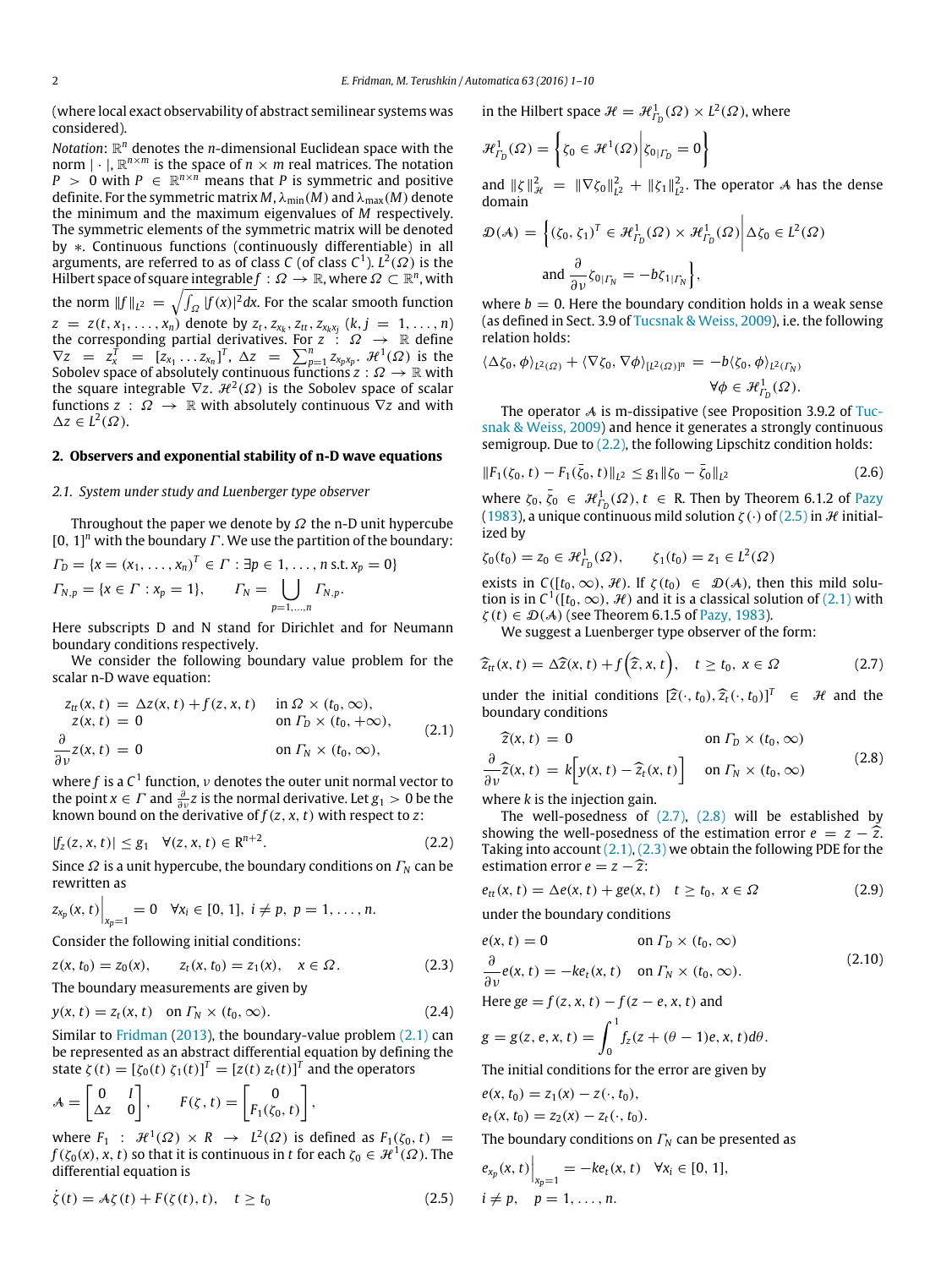Let *z* be a mild solution of [\(2.1\).](#page-1-0) Then  $z : [t_0, \infty) \rightarrow \mathcal{H}^1$  is continuous and, thus, the function  $F_2$  :  $\mathcal{H}^1 \times [t_0, \infty) \rightarrow L_2(0, 1)$ defined as

$$
F_2(\zeta_0, t) = f(z, x, t) - f(z - \zeta_0, x, t)
$$

satisfies the Lipschitz condition  $(2.6)$ , where  $F_1$  is replaced by  $F_2$ . By the above arguments, where in the definition of  $\mathcal{D}(\mathcal{A})$  we have  $b =$ *k*, the error system [\(2.9\),](#page-1-7) [\(2.10\)](#page-1-8) has a unique mild solution {*e*,  $e_t$ } ∈ *C*([*t*<sub>0</sub>, ∞), *H*) initialized by [ $e$ (·, *t*<sub>0</sub>),  $e$ <sub>*t*</sub>(·, *t*<sub>0</sub>)]<sup>*T*</sup> ∈ *H*. Therefore, there exists a unique mild solution  $\{\hat{z}, \hat{z}_t\} \in C([t_0, \infty), \mathcal{H})$  to the observer system  $(2.7)$ ,  $(2.8)$  with the initial conditions  $[\hat{z}(\cdot, t_0),$  $\hat{z}_t(\cdot, t_0)\]^\text{T} \in \mathcal{H}$ . If  $[e(\cdot, t_0), e_t(\cdot, t_0)]^\text{T} \in \mathcal{D}(\mathcal{A})$ , then  $\{e, e_t\} \in$  $C^1([t_0, \infty), \mathcal{H})$  is a classical solution of [\(2.9\),](#page-1-7) [\(2.10\)](#page-1-8) with [ $e(\cdot, t)$ , *e*<sub>t</sub>(·, *t*)</sub> $]$  ∈  $\mathcal{D}(\mathcal{A})$  for  $t \ge t_0$ . Hence, if  $[\hat{z}(\cdot, t_0), \hat{z}_t(\cdot, t_0)]^T$  ∈  $\mathcal{D}(\mathcal{A})$ and  $[z_0, z_1]^T \in \mathcal{D}(\mathcal{A})$ , there exists a unique classical solution { $\hat{z}$ ,  $\hat{z}_t$ } ∈ *C*<sup>1</sup>([*t*<sub>0</sub>, ∞), *H* $)$  to the observer system [\(2.7\),](#page-1-3) [\(2.8\)](#page-1-4) with  $[\hat{z}(\cdot,t), \hat{z}_t(\cdot,t)]^T \in \mathcal{D}(\mathcal{A})$  for  $t \geq t_0$ .

#### *2.2. Lyapunov function and useful inequalities*

We will derive further sufficient conditions for the exponential stability of the error wave equation  $(2.9)$  under the boundary conditions [\(2.10\).](#page-1-8) Let

$$
E(t) = \frac{1}{2} \int_{\Omega} \left[ |\nabla e|^2 + e_t^2 \right] dx, \tag{2.11}
$$

be the energy of the system. Consider the following Lyapunov function for [\(2.9\),](#page-1-7) [\(2.10\):](#page-1-8)

$$
V(t) = E(t) + \chi \int_{\Omega} \left[ 2(x^T \cdot \nabla e) + (n - 1)e \right] e_t dx
$$

$$
+ \chi \frac{k(n-1)}{2} \int_{\Gamma_N} e^2 d\Gamma
$$

with some constant  $\chi > 0$ . Note that the above Lyapunov function without the last term was considered in [Ammari](#page-8-0) [et al.](#page-8-0) [\(2010\)](#page-8-0), [Fridman](#page-9-8) [et al.](#page-9-8) [\(2010\)](#page-9-8) and [Zuazua](#page-9-10) [\(1990\)](#page-9-10). The time derivative of this new term of *V* cancels the same term with the opposite sign in the time derivative of  $\chi \int_{\Omega} [(n-1)e] e_t dx$  (cf. [\(2.23\)\)](#page-3-0) leading to LMI conditions for the exponential convergence of the error wave equation.

We will employ the following n-D extensions of the classical inequalities:

<span id="page-2-8"></span>**Lemma 1.** *Consider e*  $\in$   $\mathcal{H}^1(\Omega)$  *such that e*  $|_{x \in \Gamma_D} = 0$ *. Then the following n-D Wirtinger's inequality holds:*

$$
\int_{\Omega} \left[ \frac{4}{\pi^2 n} |\nabla e|^2 - e^2 \right] dx \ge 0.
$$
\n(2.12)

*Moreover,*

$$
\int_{\varGamma_N} e^2 d\varGamma \le \int_{\varOmega} |\nabla e|^2 dx. \tag{2.13}
$$

**Proof.** Since  $e\Big|_{x_1=0} = 0$ , by the classical 1-D Wirtinger's inequality [\(Hardy](#page-9-11) [et al.,](#page-9-11) [1988\)](#page-9-11)

$$
\int_0^1 e^2 dx_1 \leq \frac{4}{\pi^2} \int_0^1 e_{x_1}^2 dx_1.
$$

Integrating the latter inequality in  $x_2, \ldots, x_n$  we obtain

 $\overline{a}$ Ω  $e^2 dx \leq \frac{4}{4}$  $\pi^2$  $\overline{\phantom{a}}$ Ω  $e_{x_p}^2$ *dx* 

with  $p = 1$ . Clearly the latter inequality holds for all  $p = 1, \ldots, n$ , which after summation in *p* yields [\(2.12\).](#page-2-0)

Since 
$$
e\Big|_{x_1=0} = 0
$$
 we have by Sobolev's inequality

$$
e^2(x)\Big|_{x_1=1} \leq \int_0^1 e_{x_1}^2 dx_1 \quad \forall x_i \in [0, 1], i \neq 1,
$$

that after integration in  $x_2, \ldots, x_n$  leads to

$$
\int_{\varGamma_{N,p}}e^2 d\varGamma \leq \int_{\varOmega}e_{x_p}^2 dx
$$

with  $p = 1$ . The latter inequality holds  $\forall p = 1, \ldots, n$  leading after summation in *p* to  $(2.13)$ .  $\Box$ 

# *2.3. Exponential stability of n-D wave equation*

In this section we derive LMI conditions for the exponential stability of the estimation error equation. We start with the conditions for the positivity of the Lyapunov function:

**Lemma 2.** Let there exist positive scalars  $\chi$  and  $\lambda_0$  such that

<span id="page-2-5"></span>
$$
\varPhi_0 \triangleq \begin{bmatrix} \frac{1}{2} - \lambda_0 \frac{4}{\pi^2 n} & \sqrt{n} \chi & 0 \\ * & \frac{1}{2} & \frac{n-1}{2} \chi \\ * & * & \lambda_0 \end{bmatrix} > 0. \tag{2.14}
$$

*Then the Lyapunov function V*(*t*) *is bounded as follows:*

<span id="page-2-4"></span>
$$
\alpha E(t) \le V(t) \le \beta E(t), \quad \alpha = 2\lambda_{\min}(\Phi_0),
$$
  

$$
\beta = 2\left(1 + \frac{2}{\pi^2 n}\right)\lambda_{\max}(\Phi_0) + \chi k(n-1).
$$
 (2.15)

**Proof.** By Cauchy–Schwarz inequality we have

$$
|x^T \cdot \nabla e| \le |x| \, |\nabla e| \le \sqrt{n} |\nabla e|.
$$
 (2.16)

$$
\left| \chi \int_{\Omega} \left[ 2(x^T \cdot \nabla e) + (n-1)e \right] e_t dx \right|
$$
  

$$
< \chi \int \left[ 2\sqrt{n} |\nabla e| |e_t| + (n-1)|e| \right]
$$

<span id="page-2-6"></span><span id="page-2-3"></span>
$$
\leq \chi \int_{\Omega} [2\sqrt{n} |\nabla e| |e_t| + (n-1)|e| |e_t|] dx,
$$

leading to

$$
V(t) \ge \frac{1}{2} \int_{\Omega} \left[ e_t^2 + |\nabla e|^2 \right] dx
$$
  
-  $\chi \int_{\Omega} \left[ 2\sqrt{n} |\nabla e| |e_t| + (n-1)|e| |e_t| \right] dx.$  (2.17)

<span id="page-2-0"></span>Taking into account the n-D Wirtinger inequality [\(2.12\),](#page-2-0) we further apply S-procedure [\(Yakubovich,](#page-9-17)  $1971$  $1971$ ),<sup>1</sup>where we subtract from the right-hand side of  $(2.17)$  the nonnegative term

<span id="page-2-7"></span><span id="page-2-1"></span>
$$
\lambda_0 \int_{\Omega} \left[ \frac{4}{\pi^2 n} |\nabla e|^2 - e^2 \right] dx
$$
\n
$$
\text{with } \lambda_0 > 0;
$$
\n(2.18)

$$
V(t) \ge \frac{1}{2} \int_{\Omega} \{e_t^2 + |\nabla e|^2\} dx
$$
  
\n
$$
- \chi \int_{\Omega} [2\sqrt{n} |\nabla e| |e_t| + (n-1)|e| |e_t|] dx
$$
  
\n
$$
- \lambda_0 \int_{\Omega} \left[ \frac{4}{\pi^2 n} |\nabla e|^2 - e^2 \right] dx = \int_{\Omega} \eta^T \Phi_0 \eta,
$$
  
\nwhere  $\eta = \text{col}\{|\nabla e|, -|e_t|, |e| \}.$ 

<span id="page-2-2"></span><sup>1</sup> Let  $A_i \in \mathbb{R}^{p \times p}$ ,  $i = 0, 1$ . Then the inequality  $\xi^T A_0 \xi \ge 0$  holds for any  $\xi \in \mathbb{R}^p$ satisfying  $\xi^T A_1 \xi \geq 0$  iff there exists a real scalar  $\lambda \geq 0$ , such that  $A_0 - \lambda A_1 \geq 0$ .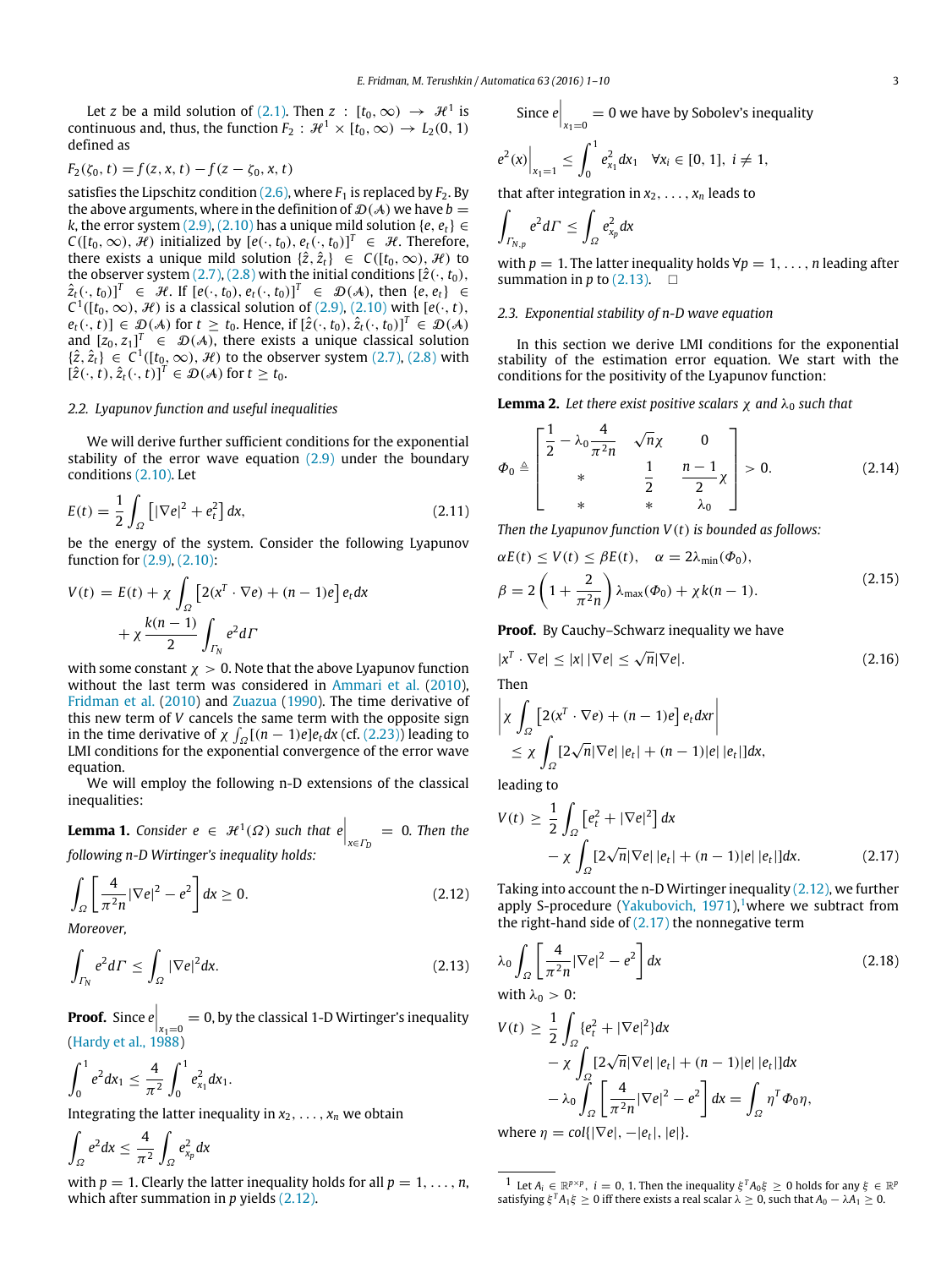Similarly

$$
V(t) \leq \frac{1}{2} \int_{\Omega} \left[ e_t^2 + |\nabla e|^2 \right] dx
$$
  
+  $\chi \int_{\Omega} \left[ 2\sqrt{n} |\nabla e| |e_t| + (n-1)|e| |e_t| \right] dx$   
+  $\chi \frac{k(n-1)}{2} \int_{\Gamma_N} e^2 d\Gamma$   
 $\leq \eta_1^T \Phi_0 \eta_1 + \chi \frac{k(n-1)}{2} \int_{\Gamma_N} e^2 d\Gamma$  (2.19)

with  $\eta_1 = \text{col}\{|\nabla e|, |e_t|, |e|\}.$ Then [\(2.15\)](#page-2-4) follows from

$$
\lambda_{\min}(\Phi_0) \left[ 2E(t) + \int_{\Omega} e^2 dx \right] \le V(t)
$$
  
\n
$$
\le \lambda_{\max}(\Phi_0) \left[ 2E(t) + \int_{\Omega} e^2 dx \right] + \chi \frac{k(n-1)}{2} \int_{\Gamma_N} e^2 d\Gamma
$$

and from the inequalities  $(2.12)$  and  $(2.13)$ .  $\Box$ 

We are looking next for conditions that guarantee  $\dot{V}(t)$  +  $2\delta V(t) \leq 0$  along the classical solutions of the wave equation initiated from  $[z_0, z_1]^T$ ,  $[\hat{z}(\cdot, t_0), \hat{z}_t(\cdot, t_0)]^T \in \mathcal{D}(\mathcal{A})$ . Then  $V(t) \leq$  $e^{-2\delta(t-t_0)}V(t_0)$  and, thus, [\(2.15\)](#page-2-4) yields

<span id="page-3-1"></span>
$$
\int_{\Omega} [|\nabla e|^2(x, t) + e_t^2(x, t)]dx
$$
\n
$$
\leq \frac{\beta}{\alpha} e^{-2\delta(t - t_0)} \int_{\Omega} [|\nabla (z_0(x) - \hat{z}(x, t_0))|^2
$$
\n
$$
+ (z_1(x) - \hat{z}_t(x, t_0))^2]dx.
$$
\n(2.20)

Since  $\mathcal{D}(\mathcal{A})$  is dense in  $\mathcal{H}$  the same estimate [\(2.20\)](#page-3-1) remains true (by continuous extension) for any initial conditions  $[z_0, z_1]^T,$  $[\hat{z}(\cdot,t_0), \hat{z}_t(\cdot,t_0)]^T \in \mathcal{H}$ . For such initial conditions we have mild solutions of [\(2.1\),](#page-1-0) [\(2.3\).](#page-1-5)

<span id="page-3-5"></span>**Theorem 1.** *Given k* > 0 *and*  $\delta$  > 0, *assume that there exist positive constants*  $\chi$ ,  $\lambda_0$  *and*  $\lambda_1$  *that satisfy the LMI* [\(2.14\)](#page-2-5) *and the following LMIs:*

$$
\Psi_{1} \triangleq -k + (1 + k^{2}n)\chi \leq 0,
$$
\n
$$
\Psi_{2} \triangleq \begin{bmatrix}\n\psi_{2} & 2\delta\sqrt{n}\chi & \sqrt{n}g_{1}\chi \\
\ast & -\chi + \delta & \frac{1}{2}g_{1} + \delta(n-1)\chi \\
\ast & \ast & -\lambda_{1} + g_{1}(n-1)\chi\n\end{bmatrix} \leq 0,
$$
\n(2.21)\n
$$
\psi_{2} = -\chi + \delta(1 + \chi k(n-1)) + \lambda_{1} \frac{4}{\pi^{2}n}.
$$

*Then, under the condition* [\(2.2\)](#page-1-1)*, solutions of the boundary-value problem* [\(2.9\)](#page-1-7), [\(2.10\)](#page-1-8) *satisfy* [\(2.20\)](#page-3-1), *where*  $\alpha$  *and*  $\beta$  *are given by* [\(2.15\)](#page-2-4)*, i.e. the system governed by* [\(2.9\)](#page-1-7)*,* [\(2.10\)](#page-1-8) *is exponentially stable with a decay rate*  $\delta > 0$ *.* 

**Proof.** Differentiating *V* in time we obtain

2

$$
\dot{V}(t) = \dot{E}(t) + \chi \frac{d}{dt} \Big[ \int_{\Omega} \left[ 2(x^T \cdot \nabla e) + (n-1)e \right] e_t dx \Big] + \chi k(n-1) \int_{\Gamma_N} e e_t d\Gamma.
$$

We have

$$
\dot{E}(t) = \int_{\Omega} \left( (\nabla e)^{T} \nabla (e_t) + e_t e_{tt} \right) dx.
$$

Applying Green's formula to the first integral term, substituting  $e_{tt} = \Delta e + g e$  and taking into account [\(2.2\),](#page-1-1) we find

$$
\dot{E}(t) = \int_{\Gamma} e_t \frac{\partial e}{\partial \nu} d\Gamma - \int_{\Omega} e_t \Delta e dx + \int_{\Omega} e_t [\Delta e + ge] dx
$$
  

$$
\leq -k \int_{\Gamma_N} e_t^2 d\Gamma + g_1 \int_{\Omega} |e| |e_t| dx.
$$

Furthermore, we have

<span id="page-3-2"></span>
$$
\frac{d}{dt} \left\{ \int_{\Omega} [2x^T \nabla e + (n-1)e] e_t dx \right\}
$$
\n
$$
= \int_{\Omega} \frac{d}{dt} [2x^T \nabla e + (n-1)e] e_t dx
$$
\n
$$
+ \int_{\Omega} [2x^T \nabla e + (n-1)e] [\Delta e + ge] dx.
$$

Then Green's formula leads to (see (11.35) of [Lions,](#page-9-18) [1988\)](#page-9-18)

$$
\frac{d}{dt} \left\{ \int_{\Omega} [\mathbf{x}^T \nabla e + (n-1)e] e_t d\mathbf{x} \right\}
$$
\n
$$
= 2 \int_{\Gamma_N} \mathbf{x}^T \nabla e \frac{\partial e}{\partial \nu} d\mathbf{\Gamma} - \int_{\Gamma_N} (\mathbf{x}^T \nu) |\nabla e|^2 d\mathbf{\Gamma} + (n-2) \int_{\Omega} |\nabla e|^2 d\mathbf{x} + \int_{\Gamma_N} (\mathbf{x}^T \nu) e_t^2 d\mathbf{\Gamma} - n \int_{\Omega} e_t^2 d\mathbf{x} + (n-1) \int_{\Omega} e_t^2 d\mathbf{x} + (n-1) \int_{\Gamma_N} e \frac{\partial e}{\partial \nu} d\mathbf{\Gamma} - (n-1) \int_{\Omega} |\nabla e|^2 d\mathbf{x} + \int_{\Omega} [2\mathbf{x}^T \nabla e + (n-1)e] \mathbf{g} e d\mathbf{x}. \quad (2.22)
$$

<span id="page-3-4"></span>Noting that  $x^T v = 1$  on  $\Gamma_N$  and taking into account the boundary conditions we obtain

$$
\frac{d}{dt} \left\{ \int_{\Omega} [2x^T \nabla e + (n-1)e] e_t dx \right\}
$$
\n
$$
= - \int_{\Omega} \left\{ e_t^2 + |\nabla e|^2 + [2x^T \nabla e + (n-1)e] g e \right\} dx
$$
\n
$$
- \int_{\Gamma_N} [|\nabla e|^2 + 2kx^T \nabla e e_t] d\Gamma
$$
\n
$$
+ \int_{\Gamma_N} \left[ e_t^2 - k(n-1)e e_t \right] d\Gamma. \tag{2.23}
$$
\nBy inequalities (2.16) and (2.2) we have

<span id="page-3-3"></span><span id="page-3-0"></span>alities [\(2.16\)](#page-2-6) and [\(2.2\)](#page-1-1) we have

$$
\int_{\Omega} [2x^T \nabla e + (n-1)e] \n\begin{cases} \n\frac{1}{2} \sum_{i=1}^T \mathbb{E}[2|x^T \nabla e_i| |g| |e| \, dx + (n-1)g_1 e^2] \, dx \\
\frac{1}{2} \int_{\Omega} [2\sqrt{n} g_1 |\nabla e| |e| + (n-1)g_1 e^2] \, dx.\n\end{cases}
$$

Further due to [\(2.16\)](#page-2-6)

$$
-\int_{\Gamma_N} 2kx^T \nabla ee_t d\Gamma
$$
  
\n
$$
\leq 2k \int_{\Gamma_N} |x^T \nabla e| |e_t| d\Gamma \leq 2k \sqrt{n} \int_{\Gamma_N} |\nabla e| |e_t| d\Gamma.
$$

Then by completion of squares we find

$$
-\int_{\Gamma_N} \left[ |\nabla e|^2 + 2kx^T \nabla e e_t \right] d\Gamma
$$
  

$$
\leq \int_{\Gamma_N} \left[ k^2 n e_t^2 - \left[ |\nabla e| - k\sqrt{n} |e_t| \right]^2 \right] d\Gamma \leq k^2 n \int_{\Gamma_N} e_t^2 d\Gamma.
$$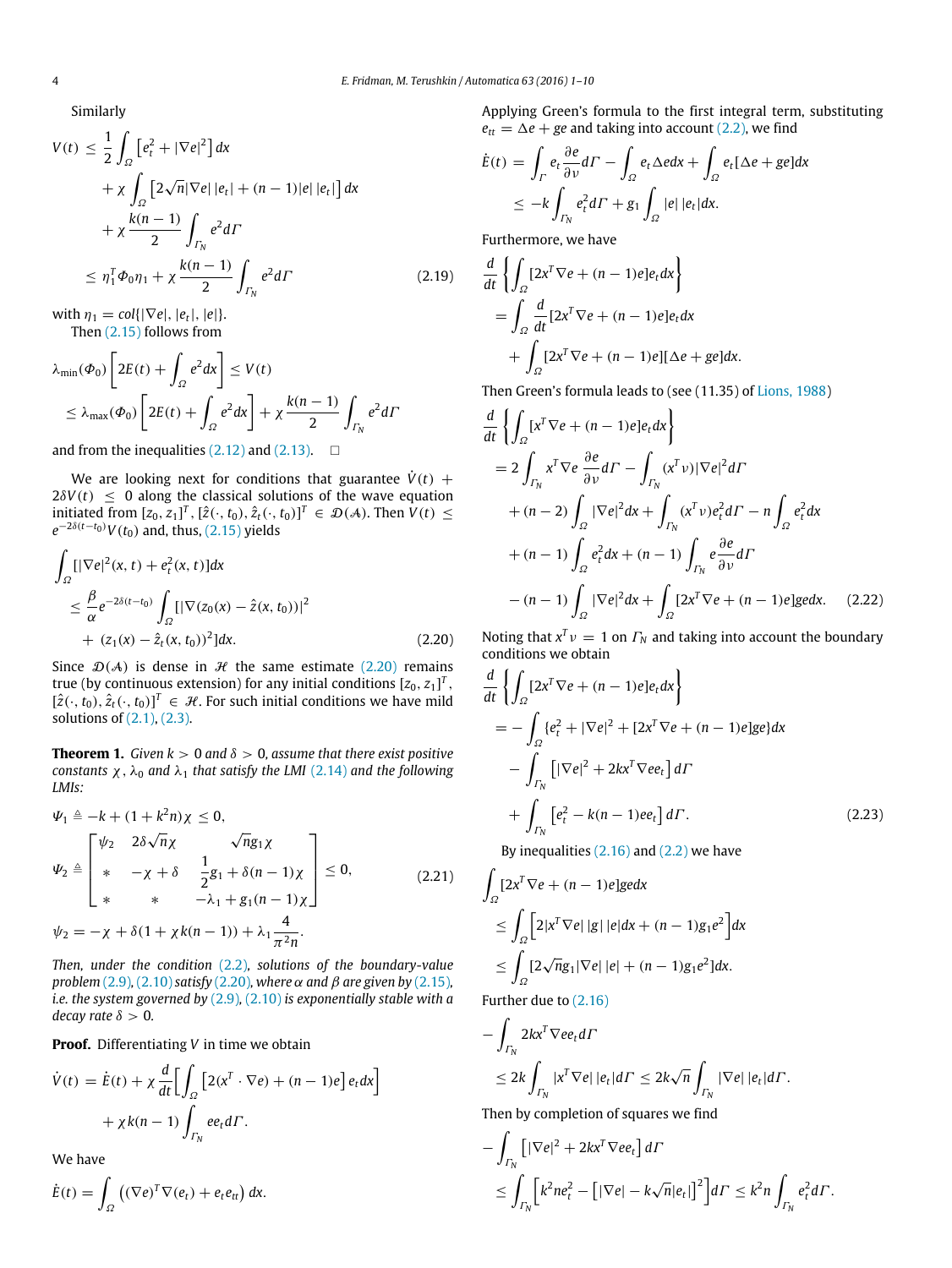Summarizing we obtain

$$
\dot{V}(t) \leq [\chi(1 + k^2 n) - k] \int_{\Gamma_N} e_t^2 d\Gamma - \int_{\Omega} \left[ \chi [e_t^2 + |\nabla e|^2] \right] - \left[ 2\sqrt{n} \chi g_1 |\nabla e| |e| + (n - 1) \chi g_1 e^2 + g_1 |e| |e_t| \right] \right] dx.
$$
 (2.24)

Therefore, employing [\(2.19\)](#page-3-2) we arrive at

$$
\dot{V}(t) + 2\delta V(t)
$$
\n
$$
\leq \int_{\Gamma_N} [\Psi_1 e_t^2 + \delta \chi k(n-1)e^2] d\Gamma
$$
\n
$$
-(\chi - \delta) \int_{\Omega} [e_t^2 + |\nabla e|^2] dx
$$
\n
$$
+ \int_{\Omega} \left[ 2\sqrt{n} \chi g_1 |\nabla e| |e| + (n-1) \chi g_1 e^2 + [g_1 + 2\delta \chi (n-1)] |e| |e_t| + 4\delta \chi \sqrt{n} |\nabla e| |e_t| \right] dx.
$$
\n(2.25)

By taking into account Wirtinger's inequality [\(2.12\),](#page-2-0) we add to [\(2.25\)](#page-4-0) the nonnegative term [\(2.18\),](#page-2-7) where  $\lambda_0$  is replaced by  $\lambda_1 > 0$ . Denote  $\eta_2 = \text{col}(|\nabla e|, |e_t|, |e|)$ . Then after employing the bound [\(2.13\)](#page-2-1) we arrive at

$$
\frac{d}{dt}V(t) + 2\delta V(t) \leq \Psi_1 \int_{\Gamma_N} e_t^2 d\Gamma + \int_{\Omega} \eta_2^T \Psi_2 \eta_2 dx \leq 0
$$

if the LMIs  $(2.21)$  are feasible.  $\Box$ 

**Remark 1.** For  $n > 1$  the term  $\chi \int_{\Omega} (n - 1) e e_t dx$  of *V* leads to  $-\chi \int_{\Omega} |\nabla e|^2 dx$  in  $\dot{V}$  (cf. [\(2.22\)\)](#page-3-4).

# <span id="page-4-8"></span>**3. Exact observability of n-D wave equation**

Our next objective is to recover (if possible) the unique initial state  $(2,3)$  of the solution to  $(2,1)$ – $(2,3)$  from the measurements on the finite time interval

$$
y(x, t) = z_t(x, t) \quad \text{on } \Gamma_N \times [t_0, t_0 + T], \ T > 0. \tag{3.1}
$$

**Definition 1** (*[Fridman,](#page-9-6) [2013](#page-9-6)*)**.** The system [\(2.1\),](#page-1-0) [\(2.3\)](#page-1-5) with the measurements [\(3.1\)](#page-4-1) is called exactly observable in time *T* , if

- (i) for any initial condition  $[z_0, z_1]^T \in \mathcal{H} = \mathcal{H}_{\Gamma_D}^1(\Omega) \times L^2(\Omega)$  it is possible to find a sequence  $[z_0^m, z_1^m]^T \in \mathcal{H}(m = 1, 2, ...)$ from the measurements [\(3.1\)](#page-4-1) such that  $\lim_{m\to\infty}$   $\|[z_0^m, z_1^m]^T$  –  $[z_0, z_1]^T$   $\| \mathcal{H} = 0$  (i.e. it is possible to recover the unique initial state as  $[z_0, z_1]^T = \lim_{m \to \infty} [z_0^m, z_1^m]^T$ );
- (ii) there exists a constant  $C > 0$  such that for any initial conditions  $[z_0, z_1]^T \in \mathcal{H}$  and  $[\bar{z}_0, \bar{z}_1]^T \in \mathcal{H}$  leading to the measurements  $y(x, t)$  and  $\bar{y}(x, t)$  and to the corresponding sequences  $[z_0^m, z_1^m]^T$  and  $[\bar{z}_0^m, \bar{z}_1^m]^T$ , the following holds:

$$
\|\lim_{m\to\infty} [z_0^m, z_1^m]^T - \lim_{m\to\infty} [\bar{z}_0^m, \bar{z}_1^m]^T\|_{\mathcal{H}}^2
$$
\n
$$
\leq C \int_{t_0}^{t_0+T} \int_{\Gamma_N} |y(x, t) - \bar{y}(x, t)|^2 d\Gamma dt. \tag{3.2}
$$

The time *T* is called the observability time.

The system is called *regionally exactly observable* if the above conditions hold for all  $[z_0, z_1]^T \in \mathcal{H}$  with  $\|[z_0, z_1]^T\|_{\mathcal{H}} \leq d_0$  for some  $d_0 > 0$ .

Note that [\(3.2\)](#page-4-2) means the continuous dependence of the reconstructed initial state on the measurements. In this section we will derive LMI sufficient conditions for n-D wave equations with globally Lipschitz in the first argument  $f$ , where  $(2.2)$  holds globally in *z*. In Section [4,](#page-7-0) we will present LMI-based conditions for the regional observability for 1-D wave equation, where [\(2.2\)](#page-1-1) holds locally in *z*.

#### *3.1. Iterative forward and backward observer design*

In order to recover the initial state of the solution to  $(2.1)$ from the measurements  $(3.1)$  we use the iterative procedure as in [Ramdani](#page-9-13) [et al.](#page-9-13) [\(2010\)](#page-9-13). Define the sequences of forward  $z^{(m)}$  and backward observers  $z^{b(m)}$ ,  $m = 1, 2, \ldots$  with the injection gain  $k > 0$ 

<span id="page-4-6"></span>
$$
z_{tt}^{(m)}(x, t) = \Delta z^{(m)}(x, t) + f(z^{(m)}(x, t), x, t),
$$
  
\n
$$
z^{(m)}(x, t) = 0, \quad x \in \Gamma_D,
$$
  
\n
$$
\frac{\partial}{\partial \nu} z^{(m)}(x, t) = k[y(x, t) - z_t^{(m)}(x, t)], \quad x \in \Gamma_N,
$$
  
\n
$$
t \in [t_0, t_0 + T],
$$
  
\n
$$
z_t^{(m)}(x, t_0) = z^{b(m-1)}(x, t_0),
$$
  
\n
$$
z_t^{(m)}(x, t_0) = z_t^{b(m-1)}(x, t_0),
$$
\n(3.3)

<span id="page-4-7"></span><span id="page-4-0"></span>where  $z^{b(0)}(x, t_0) = z_t^{b(0)}(x, t_0) \equiv 0$ , and

$$
z_{tt}^{b(m)}(x, t) = \Delta z^{b(m)}(x, t) + f(z^{b(m)}(x, t), x, t),
$$
  
\n
$$
z^{b(m)}(x, t) = 0, \quad x \in \Gamma_D,
$$
  
\n
$$
\frac{\partial}{\partial v} z^{b(m)}(x, t) = -k[y(x, t) - z_t^{b(m)}(x, t)], \quad x \in \Gamma_N,
$$
  
\n
$$
t \in [t_0, t_0 + T],
$$
  
\n
$$
z^{b(m)}(x, t_0 + T) = z_t^{(m)}(x, t_0 + T),
$$
  
\n
$$
z_t^{b(m)}(x, t_0 + T) = z_t^{(m)}(x, t_0 + T).
$$
\n(3.4)

<span id="page-4-3"></span>This results in the sequence of the forward  $e^{(m)} = z - z^{(m)}$  and the backward  $e^{b(m)} = z - z^{b(m)}$ ,  $m = 1, 2, \ldots$  errors satisfying

$$
e_{tt}^{(m)}(x, t) = \Delta e_x^{(m)}(x, t) + g^{(m)}e^{(m)}(x, t),
$$
  
\n
$$
e^{(m)}(x, t) \Big|_{x \in \Gamma_D} = 0, \qquad \frac{\partial}{\partial \nu} e^{(m)}(x, t) = -ke_t^{(m)}(x, t) \Big|_{x \in \Gamma_N},
$$
  
\n
$$
t \in [t_0, t_0 + T],
$$
  
\n
$$
e^{(m)}(x, t_0) = e^{b(m-1)}(x, t_0),
$$
  
\n
$$
e_t^{(m)}(x, t_0) = e_t^{b(m-1)}(x, t_0),
$$
\n(3.5)

<span id="page-4-4"></span><span id="page-4-1"></span>where  $e^{b(0)}(x, t_0) = z_0(x), e^{b(0)}_t(x, t_0) = z_1(x)$  and

$$
e_{tt}^{b(m)}(x, t) = \Delta e^{b(m)}(x, t) + g^{b(m)}e^{b(m)}(x, t),
$$
  
\n
$$
e^{b(m)}(x, t)\Big|_{x \in \Gamma_D} = 0, \qquad \frac{\partial}{\partial \nu}e^{(m)}(x, t) = ke_t^{(m)}(x, t)\Big|_{x \in \Gamma_N},
$$
  
\n
$$
t \in [t_0, t_0 + T],
$$
  
\n
$$
e^{b(m)}(x, t_0 + T) = e^{(m)}(x, t_0 + T),
$$
  
\n
$$
e_t^{b(m)}(x, t_0 + T) = e_t^{(m)}(x, t_0 + T).
$$
\n(3.6)

<span id="page-4-9"></span>Here

$$
g^{(m)} = g(z, e^{(m)}, x, t) = \int_0^1 f_z(z + (\theta - 1)e^{(m)}, x, t) d\theta,
$$
  
\n
$$
g^{b(m)} = g(z, e^{b(m)}, x, t) = \int_0^1 f_z(z + (\theta - 1)e^{b(m)}, x, t) d\theta.
$$
\n(3.7)

### <span id="page-4-2"></span>*3.2. LMIs for the exact observability time*

<span id="page-4-5"></span>For [\(3.5\)](#page-4-3) and [\(3.6\)](#page-4-4) we consider for  $t \in [t_0, t_0 + T]$  the Lyapunov functions

$$
V^{(m)}(t) = E^{(m)}(t) + \chi \frac{k(n-1)}{2} \int_{\Gamma_N} (e^{(m)})^2 d\Gamma
$$
  
+  $\chi \int_{\Omega} \left[2(x^T \cdot \nabla e^{(m)}) + (n-1)e^{(m)}\right] e_t^{(m)} dx,$  (3.8)  

$$
E^{(m)}(t) = \frac{1}{2} \int_{\Omega} \left[|\nabla e^{(m)}|^2 + (e_t^{(m)})^2\right] dx
$$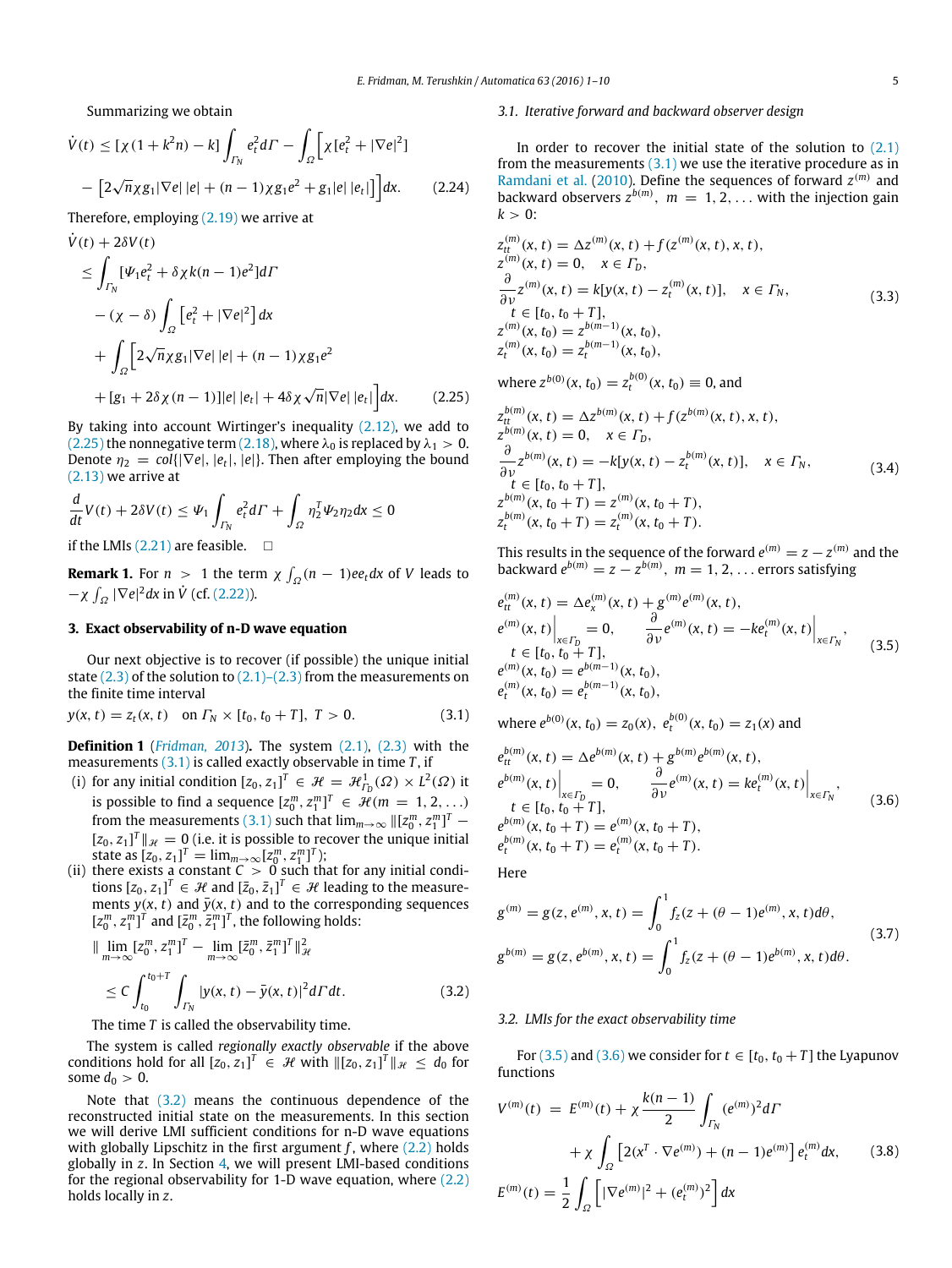and

$$
V^{b(m)}(t) = E^{b(m)}(t) - \chi \frac{k(n-1)}{2} \int_{\Gamma_N} (e^{b(m)})^2 d\Gamma
$$

$$
- \chi \int_{\Omega} \left[ 2(x^T \cdot \nabla e^{b(m)}) + (n-1)e^{b(m)} \right] e_t^{b(m)} dx, (3.9)
$$

$$
E^{b(m)}(t) = \frac{1}{2} \int_{\Omega} \left[ |\nabla e^{b(m)}|^2 + (e_t^{b(m)})^2 \right] dx
$$

with some constant  $\chi > 0$ . Then for  $\chi$  and  $\lambda_0 > 0$  subject to [\(2.14\)](#page-2-5) we have (cf. [\(2.15\)\)](#page-2-4)

$$
\alpha E^{(m)}(t) \le V^{(m)}(t) \le \beta E^{(m)}(t), \quad t \ge t_0,
$$
  
\n
$$
\alpha E^{b(m)}(t) \le V^{b(m)}(t) \le \beta E^{b(m)}(t),
$$
  
\nwhere  $\alpha$  and  $\beta$  are given by (2.15).

<span id="page-5-7"></span>**Lemma 3.** Consider  $V^{(m)}$  and  $V^{b(m)}$  given by [\(3.8\)](#page-4-5) and [\(3.9\)](#page-5-0) respec*tively with*  $\chi > 0$  *satisfying* [\(2.14\)](#page-2-5)*. Assume there exist*  $\delta > 0$  *and T* > 0 *such that for all m* = 1, 2, ... *and for all t*  $\in$  [ $t_0$ ,  $t_0$  + *T*] *the inequalities*

$$
\dot{V}^{(m)}(t) + 2\delta V^{(m)}(t) \le 0
$$
\n(3.11)

*and*

$$
\dot{V}^{b(m)}(t) - 2\delta V^{b(m)}(t) \ge 0
$$
\n(3.12)

*hold along* [\(3.5\)](#page-4-3) and [\(3.6\)](#page-4-4) *respectively. Assume additionally that for some*  $T^* \in (0, T)$ 

$$
V^{(m)}(t_0)e^{-2\delta T^*} \leq V^{b(m-1)}(t_0),
$$
  
\n
$$
V^{b(m)}(t_0+T)e^{-2\delta T^*} \leq V^{(m)}(t_0+T).
$$
\n(3.13)

*Then the iterative algorithm converges on*  $[t_0, t_0 + T]$ *:* 

$$
V^{b(m)}(t_0) \le q V^{b(m-1)}(t_0) \le q^m V^{b(0)}(t_0),
$$
  
 
$$
q = e^{-4\delta(T - T^*)} \text{ is the convergence rate.}
$$
 (3.14)

Moreover, for all 
$$
t \in [t_0, t_0 + T]
$$
 and  $m = 1, 2, ...$ 

$$
\max\{V^{(m)}(t),\ V^{b(m)}(t)\}\leq e^{2\delta T^*}V^{b(0)}(t_0). \tag{3.15}
$$

# **Proof.** The inequalities [\(3.11\),](#page-5-1) [\(3.12\)](#page-5-2) yield

 $V^{b(m)}(t_0) \leq V^{b(m)}(t_0 + T)e^{-2\delta T}$ ,  $V^{(m)}(t_0+T) \leq V^{(m)}(t_0)e^{-2\delta T}$ .

# Hence, [\(3.13\)](#page-5-3) implies [\(3.14\):](#page-5-4)

$$
V^{b(m)}(t_0) \le V^{b(m)}(t_0+T)e^{-2\delta T} \le V^{(m)}(t_0+T)\sqrt{q}
$$
  
 
$$
\le V^{(m)}(t_0)\sqrt{q}e^{-2\delta T} \le V^{b(m-1)}(t_0)q.
$$

The bound  $(3.15)$  follows from the following inequalities:

$$
V^{(m+1)}(t) \leq V^{(m+1)}(t_0) \leq e^{2\delta T^*} V^{b(m)}(t_0)
$$
  
\n
$$
\leq V^{b(m)}(t_0 + T) \leq V^{(m)}(t_0 + T) e^{2\delta T^*}
$$
  
\n
$$
\leq V^{(m)}(t_0) \leq \cdots \leq V^{(1)}(t_0) \leq e^{2\delta T^*} V^{b(0)}(t_0),
$$
  
\n
$$
V^{b(m)}(t) \leq V^{b(m)}(t_0 + T) \leq e^{2\delta T^*} V^{b(0)}(t_0). \quad \Box
$$

We are in a position to formulate sufficient conditions for the exact observability:

<span id="page-5-10"></span>**Theorem 2.** *Given positive tuning parameters T* <sup>∗</sup> *and* δ*, let there exist positive constants*  $\chi$ ,  $\lambda_1$  *and*  $\lambda_2$  *that satisfy the LMIs* [\(2.21\)](#page-3-3) *and* 

$$
\Phi \triangleq \begin{bmatrix}\n\Phi_{11} & \sqrt{n} [1 + e^{-2\delta T^*}] \chi & 0 \\
\ast & -\frac{1}{2} [1 - e^{-2\delta T^*}] & \frac{n-1}{2} [1 + e^{-2\delta T^*}] \chi \\
\ast & \ast & -\lambda_2\n\end{bmatrix} < 0.
$$
\n(3.16)\n
$$
\Phi_{11} = -\frac{1}{2} [1 - e^{-2\delta T^*}] + \lambda_2 \frac{4}{\pi^2 n}.
$$

<span id="page-5-0"></span>*Then*

- (i) *the system* [\(2.1\)](#page-1-0)*–*[\(2.3\)](#page-1-5) *with the measurements* [\(2.4\)](#page-1-9) *is exactly observable in time T* <sup>∗</sup> *;*
- (ii) *for all*  $\Delta T > 0$  *the iterative algorithm with*  $T = T^* + \Delta T$ *converges*

$$
\int_{\Omega} \left[ |\nabla e^{b(m)}(x, t_0)|^2 + [e_t^{b(m)}(x, t_0)]^2 \right] dx
$$
\n
$$
\leq \frac{\beta}{\alpha} q^m \int_{\Omega} \left[ |\nabla z_0|^2(x) + z_1^2(x) \right] dx, \tag{3.17}
$$

<span id="page-5-11"></span><span id="page-5-9"></span>where  $q = e^{-4\delta \Delta T}$ , and the following bound holds:

$$
\max \left\{ \int_{\Omega} \left[ |\nabla e^{b(m)}(x, t)|^2 + [e_t^{b(m)}(x, t)]^2 \right] dx, \right\}\n\int_{\Omega} \left[ |\nabla e^{(m)}(x, t)|^2 + [e_t^{(m)}(x, t)]^2 \right] dx \right\}\n\leq \frac{\beta}{\alpha} e^{2\delta T^*} \int_{\Omega} \left[ |\nabla z_0|^2(x) + z_1^2(x) \right] dx,\nt \in [t_0, t_0 + T].
$$
\n(3.18)

<span id="page-5-1"></span>*Here*  $\alpha$  *and*  $\beta$  *are given by* [\(2.15\)](#page-2-4)*.* 

<span id="page-5-3"></span><span id="page-5-2"></span>**Proof.** (i) From [Theorem 1](#page-3-5) it follows that LMIs [\(2.21\)](#page-3-3) yield  $(3.11)$ . By the similar derivations, LMIs  $(2.21)$  imply  $(3.12)$  for the backward system. Taking into account that  $e^{(m)}(x, t_0 + T) =$  $e^{b(m)}(x, t_0 + T)$  and  $e^{(m)}_t(x, t_0 + T) = e^{b(m)}_t(x, t_0 + T)$ , the bound [\(2.19\)](#page-3-2) and the n-D Wirtinger inequality we obtain for some  $\lambda_2 > 0$ 

<span id="page-5-5"></span><span id="page-5-4"></span>
$$
V^{b(m)}(t_0 + T)e^{-2\delta T^*} - V^{(m)}(t_0 + T)
$$
  
\n
$$
= \frac{1}{2}[-1 + e^{-2\delta T^*}]\Biggl\{\int_{\Omega} [(e_t^{(m)})^2 + |\nabla e^{(m)}|^2]dx + k(n - 1)\int_{\Gamma_N} (e^{(m)})^2 d\Gamma\Biggr\}
$$
  
\n
$$
- \chi[1 + e^{-2\delta T^*}]\int_{\Omega} [2(x^T \cdot \nabla e^{(m)}) + (n - 1)e]e_t^{(m)} dx
$$
  
\n
$$
\leq \frac{1}{2}[-1 + e^{-2\delta T^*}]\int_{\Omega} [(e_t^{(m)})^2 + |\nabla e^{(m)}|^2]dx
$$
  
\n
$$
+ \chi[1 + e^{-2\delta T^*}]\int_{\Omega} [2\sqrt{n}|\nabla e^{(m)}| + (n - 1)|e^{(m)}|\Big] |e_t^{(m)}| dx
$$
  
\n
$$
+ \lambda_2 \int_{\Omega} \left[\frac{4}{\pi^2 n} |\nabla e^{(m)}|^2 - (e^{(m)})^2\right] dx \leq \int_{\Omega} \eta_2^T \Phi \eta_2 dx \leq 0,
$$

where

$$
\eta_2 = \text{col}\{|\nabla e^{(m)}(x,t)|, |e_t^{(m)}(x,t)|, |e^{(m)}(x,t)|\}\tag{3.19}
$$

<span id="page-5-8"></span>and where  $t = t_0 + T$ , if [\(3.16\)](#page-5-6) is feasible. Similarly (3.16) guarantees  $V^{(m)}(t_0)e^{-2\delta T^*} \leq V^{b(m-1)}(t_0)$ . The feasibility of the LMI  $(3.16)$  yields the feasibility of  $(2.14)$ , i.e. the positivity of  $V^{(m)}$  and  $V^{b(m)}$ . Moreover, the strict LMI [\(3.16\)](#page-5-6) guarantees [\(3.13\)](#page-5-3) with  $T^*$ changed by  $T^* - \Delta T$ , where  $\Delta T > 0$  is small enough, implying due to [Lemma 3](#page-5-7) the convergence of the iterative algorithm with  $T = T^*$ .

<span id="page-5-6"></span>To prove the exact observability in time *T* ∗ , consider initial states  $\zeta(t_0) \in \mathcal{H}$  and  $\bar{\zeta}(t_0) \in \mathcal{H}$  of [\(2.1\)–\(2.3\)](#page-1-0) that lead to the measurements  $y(x, t)$  and  $\bar{y}(x, t)$  and to the corresponding forward and backward observers  $z^{(m)}$ ,  $z^{b(m)}$  and  $\bar{z}^{(m)}$ ,  $\bar{z}^{b(m)}$ . Note that  $\bar{z}^{(m)}$ ,  $\bar{z}^{b(m)}$  satisfy [\(3.3\)](#page-4-6) and [\(3.4\),](#page-4-7) where  $z^{(m)}$ ,  $z^{b(m)}$  and y are replaced by  $\bar{z}^{(m)}$ ,  $\bar{z}^{b(m)}$  and  $\bar{y}$ . The resulting  $e^{(m)} = z^{(m)} - \bar{z}^{(m)}$ ,  $e^{b(m)} = z^{b(m)} - \bar{z}^{b(m)}$  satisfy [\(3.5\),](#page-4-3) [\(3.6\)](#page-4-4) with the perturbed boundary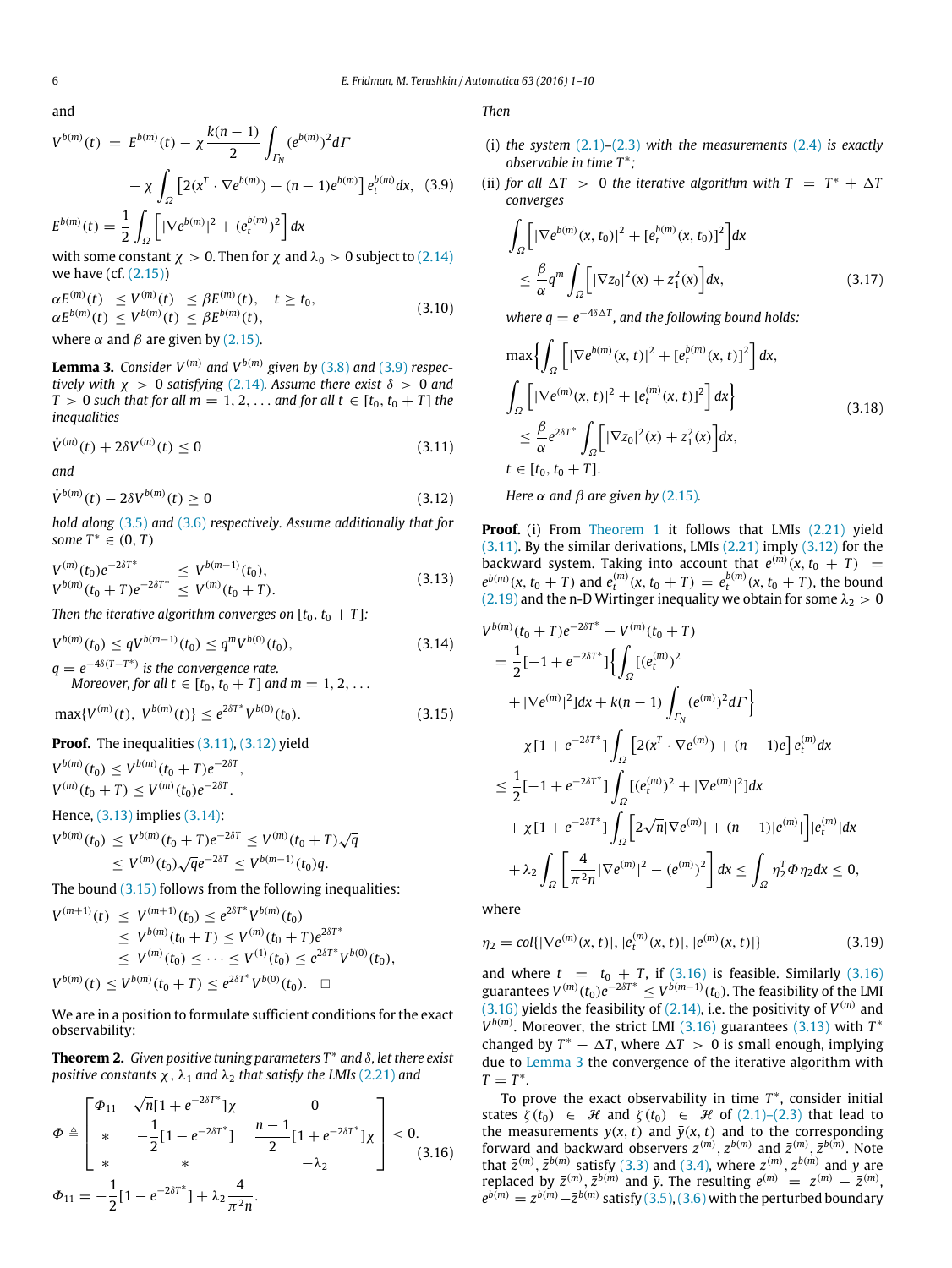conditions at  $x \in \Gamma_N$ :

$$
\frac{\partial}{\partial v}e^{(m)} = -ke_t^{(m)} + w, \qquad w \triangleq k[y(x, t) - \bar{y}(x, t)],
$$
  
\n
$$
\frac{\partial}{\partial v}e^{b(m)} = ke_t^{b(m)} - w, \qquad x \in \Gamma_N, t \ge t_0.
$$
\n(3.20)

Let  $V^{(m)}$  and  $V^{b(m)}$  be defined by  $(3.8)$  and  $(3.9)$ . LMI  $(3.16)$  implies inequalities [\(3.13\).](#page-5-3)

We will show next that the feasibility of  $(2.21)$  implies

$$
\dot{V}^{(m)}(t) + 2\delta V^{(m)}(t) - \gamma \int_{\Gamma_N} w^2 d\Gamma \le 0,
$$
\n
$$
\dot{V}^{b(m)}(t) - 2\delta V^{b(m)}(t) + \gamma \int_{\Gamma_N} w^2 d\Gamma \ge 0
$$
\n(3.21)

for  $t \ge t_0$  and some  $\gamma > 0$ . Taking into account w-term in [\(3.20\),](#page-6-0) by the arguments of [Theorem 1](#page-3-5) we have

$$
\dot{E}^{(m)}(t) = \int_{\Gamma_N} \left[ -k \left( e_t^{(m)} \right)^2 + e_t^{(m)} w \right] d\Gamma + g_1 \int_{\Omega} |e^{(m)}| \, |e_t^{(m)}| dx,
$$

and

$$
\frac{d}{dt} \left\{ \int_{\Omega} [2x^T \nabla e^{(m)} + (n-1)e^{(m)}] e_t^{(m)} dx \right\}
$$
\n
$$
= - \int_{\Omega} \{ (e_t^{(m)})^2 + |\nabla e^{(m)}|^2 + [2x^T \nabla e^{(m)} + (n-1)e^{(m)}] g e^{(m)} \} dx
$$
\n
$$
- \int_{\Gamma_N} \left[ |\nabla e^{(m)}|^2 + 2x^T \nabla e^{(m)} [k e_t^{(m)} - w] \right] d\Gamma
$$
\n
$$
+ \int_{\Gamma_N} \left[ (e_t^{(m)})^2 - (n-1)e[k e_t^{(m)} - w] \right] d\Gamma.
$$

Then after bounding and completion of squares we find

$$
\frac{d}{dt}V^{(m)}(t) + 2\delta V^{(m)}(t) \n\leq \Psi_1 \int_{\Gamma_N} (e_t^{(m)})^2 d\Gamma + \int_{\Omega} \eta_2^T \Psi_2 \eta_2 dx \n+ \int_{\Gamma_N} |e_t^{(m)}| |w| + \chi (n-1) |e^{(m)}| |w| \n+ \chi k^2 n \Big[ 2|e_t^{(m)}| |w| + w^2 \Big] \Big\} d\Gamma \leq 0,
$$

where  $\eta_2$  is given by [\(3.19\).](#page-5-8) By Young's inequality with some  $r > 0$ and by  $(2.13)$ 

$$
\begin{aligned} \chi(n-1) \int_{\Gamma_N} |e^{(m)}| \, |w| d\Gamma &\leq \frac{\chi(n-1)}{r} \int_{\Gamma_N} (e^{(m)})^2 d\Gamma \\ &+ \chi(n-1) \, r \int_{\Gamma_N} w^2 d\Gamma \\ &\leq \frac{\chi(n-1)}{r} \int_{\Omega} |\nabla e^{(m)}|^2 d\mathbf{x} + \chi(n-1) \, r \int_{\Gamma_N} w^2 d\Gamma. \end{aligned}
$$

Then the first inequality [\(3.21\)](#page-6-1) holds if

$$
\begin{bmatrix}\n\Psi_1 & \chi\left(\frac{1}{2} + k^2 n\right) \\
* & -\gamma + \chi k^2 n + \chi(n-1) r\n\end{bmatrix} < 0,
$$
\n(3.22)\n
$$
\Psi_2 + \frac{\chi(n-1)}{r} \begin{bmatrix} 1 & 0 & 0 \end{bmatrix}^T \begin{bmatrix} 1 & 0 & 0 \end{bmatrix} < 0.
$$

It is easy to see that the latter inequalities are feasible for large enough *r* and  $\gamma$  if  $\Psi_1 < 0$  and  $\Psi_2 < 0$ , i.e. if LMIs [\(2.21\)](#page-3-3) are satisfied.

<span id="page-6-4"></span>

| ۰. |  |
|----|--|

<span id="page-6-0"></span>Nonlinearity vs. minimal observability time.

| $g_1$ | Ω      | $T^*$ |
|-------|--------|-------|
| 0     | 0.0001 | 3.28  |
| 0.01  | 0.01   | 4.3   |
| 0.1   | 0.01   | 12.2  |
| 0.3   | 0.01   | 38    |

Then, by the comparison principle (see e.g. [Khalil,](#page-9-19) [2002\)](#page-9-19),

<span id="page-6-1"></span>
$$
V^{(m)}(t) \leq e^{-2\delta(t-t_0)} V^{(m)}(t_0) + \gamma \int_{t_0}^t \int_{\Gamma_N} |w(x,s)|^2 d\Gamma ds.
$$

Similarly, LMIs [\(2.21\)](#page-3-3) guarantee the second inequality [\(3.21\)](#page-6-1) for large enough  $\gamma > 0$ , and, thus,

$$
(t) \ge e^{2\delta(t-t_0)} V^{b(m)}(t_0)
$$
  
-  $\gamma \int_{t_0}^t \int_{\Gamma_N} e^{2\delta(t-s)} |w(x,s)|^2 d\Gamma ds.$ 

Note that the strict inequalities [\(3.16\)](#page-5-6) guarantee [\(3.13\)](#page-5-3) with  $\delta$ changed by  $\delta + \delta_0$  for small enough  $\delta_0 > 0$ . Therefore,

$$
V^{b(m)}(t_0) \leq e^{-2(\delta + \delta_0)T^*} V^{b(m)}(t_0 + T^*)
$$
  
+  $\gamma \int_{t_0}^{t_0 + T^*} \int_{\Gamma_N} |w(x, s)|^2 d\Gamma ds$   
 $\leq e^{-2\delta_0 T^*} V^{(m)}(t_0 + T^*) + \gamma \int_{t_0}^{t_0 + T^*} \int_{\Gamma_N} |w(x, s)|^2 d\Gamma ds$   
 $\leq e^{-4\delta_0 T^*} V^{b(m-1)}(t_0)$   
+  $(e^{-2\delta_0 T^*} + 1)\gamma \int_{t_0}^{t_0 + T^*} |\int_{\Gamma_N} |w(x, s)|^2 d\Gamma ds.$ 

We arrive at

 $V^{b(m)}$ 

*b*(*m*)

$$
\alpha \int_0^1 \left[ e_x^{b(m)}(x, t_0) \right]^2 + \left[ e_t^{b(m)}(x, t_0) \right]^2 \right] dx
$$
  
\n
$$
\le V^{b(m)}(t_0) \le (e^{-4\delta_0 T^*})^2 V^{b(m-2)}(t_0)
$$
  
\n
$$
+ (e^{-6\delta_0 T^*} + e^{-4\delta_0 T^*} + e^{-2\delta_0 T^*} + 1) \gamma \int_{t_0}^t \int_{\Gamma_N} |w(s)|^2 d\Gamma ds
$$
  
\n
$$
\le e^{-4m\delta_0 T^*} V^{b(0)}(t_0) + \alpha C \int_{t_0}^{t_0 + T^*} \int_{\Gamma_N} |w(s)|^2 d\Gamma ds
$$
  
\nwhich implies (3.2), where  $C = \frac{\gamma}{\alpha[1 - e^{-2\delta_0 T^*}]}$ .  
\n(ii) follows from (3.14), (3.15) and (3.10).

**Remark 2.** As a by-product, we have derived new LMI conditions [\(3.22\)](#page-6-2) for input-to-state stability of the n-D wave equation [\(3.5\)](#page-4-3) with the perturbed boundary condition on  $\Gamma_N$  as in [\(3.20\).](#page-6-0)

**Remark 3.** Note that for  $n = 1$  and  $g = 0$  the LMIs of [Theorem 2](#page-5-10) are equivalent to the corresponding conditions of [Fridman](#page-9-6) [\(2013\)](#page-9-6) that are not conservative (in the sense that they lead to the analytical value of the minimal observability time  $\overline{T}_{an}^*$ ). However, for  $n = 2$  and  $g = 0$  the conditions of [Theorem 2](#page-5-10) lead to an upper **bound on**  $T_{an}^*$  **only (see [Example 1\)](#page-6-3). This mirrors the conservatism** of the conditions for  $n > 1$ .

<span id="page-6-3"></span><span id="page-6-2"></span>**Example 1.** Consider  $(2.1)$ – $(2.3)$ , where  $n = 2$  with the values of *g*<sup>1</sup> as given in [Table 1.](#page-6-4) We use the sequence of forward and backward observers  $(3.3)$  and  $(3.4)$  with  $k = 1$ . By verifying the conditions of [Theorem 2,](#page-5-10) we find the minimal values of  $T^*$  and the corresponding  $\delta$  for the convergence of the iterative algorithm and, thus, for the exact observability. Note that for  $g_1 = 0$  the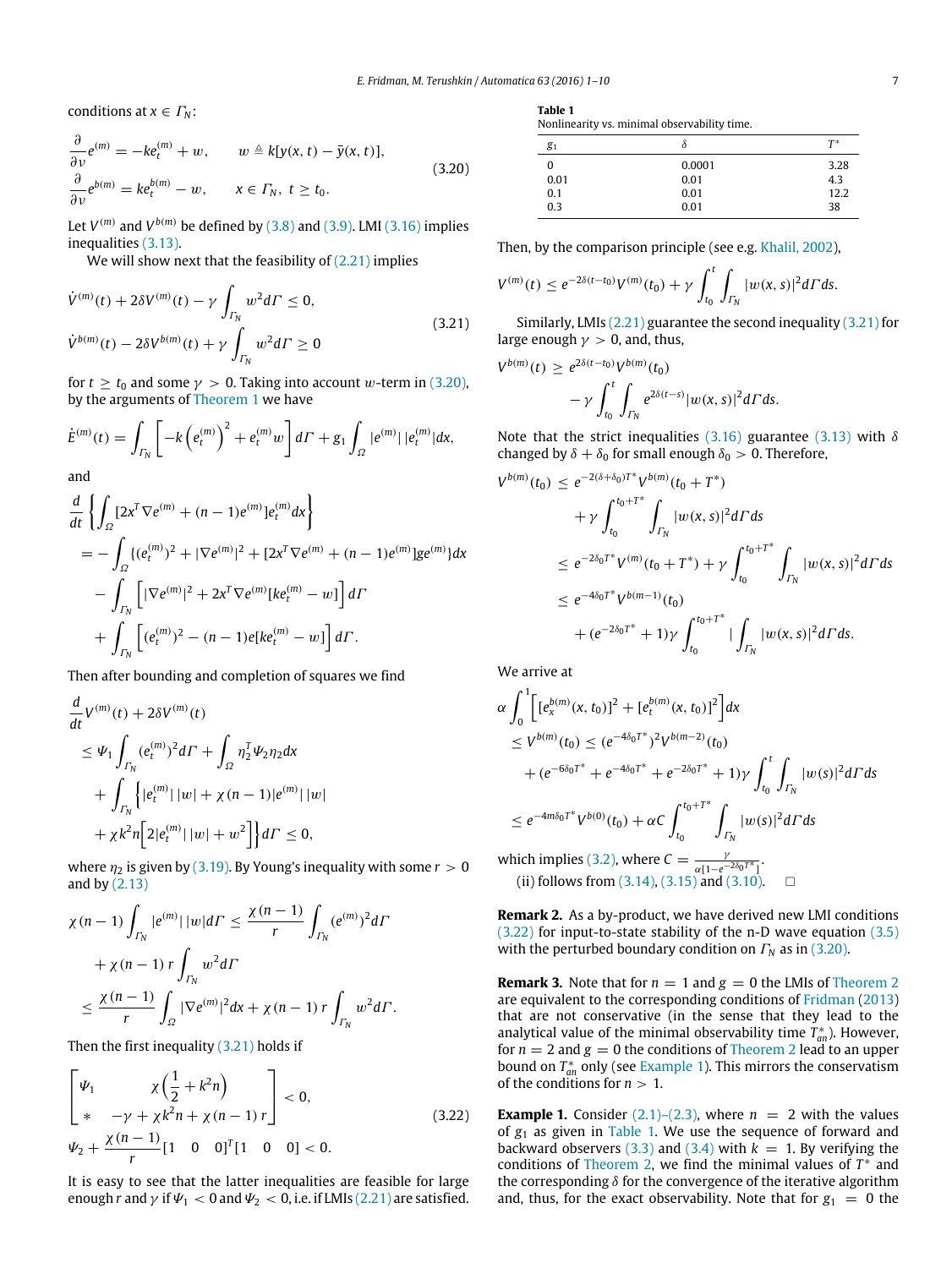observability time is  $T^* = 3.28$ , which is not too far from the  $\sigma$ observability time is  $I^* = 3.28$ , which is not too far from the linear analytical value  $2\sqrt{2} \approx 2.82$ . For simulation results in the linear case see Example 2 of [Ramdani](#page-9-13) [et al.](#page-9-13) [\(2010\)](#page-9-13).

# <span id="page-7-0"></span>**4. Regional observability of 1-D wave equation with locally Lipschitz nonlinearity**

In this section we consider 1-D wave equation  $(2.1)$ , where  $Ω = [0, 1]$ :

$$
z_{tt}(x, t) = z_{xx}(x, t) + f(z, x, t), \quad x \in [0, 1], \ t > t_0,
$$
  
\n
$$
z(0, t) = 0, \qquad z_x(1, t) = 0,
$$
\n(4.1)

whereas the measurements are given by

$$
y(t) = z_t(1, t), \quad t \in [t_0, t_0 + T]. \tag{4.2}
$$

Assume that  $f(0, x, t) \equiv 0$  and that *f* is *locally Lipschitz* in the first argument uniformly on the others. The latter means that we can find a  $d > 0$  such that

$$
|f_z| \le g_1 \quad \forall |z| \le d, \ x \in [0, 1], \ t \ge t_0. \tag{4.3}
$$

We present

$$
f(z, x, t) = f_1 z, \qquad f_1 = \int_0^1 f_z(\theta z, x, t) d\theta.
$$
 (4.4)

Recall that in 1-D case  $\mathcal{H} = \mathcal{H}_{I_D}^1(0, 1) \times L^2(0, 1)$ , where

$$
\mathcal{H}_{\varGamma_D}^1(0, 1) = \left\{ \zeta_0 \in \mathcal{H}^1(0, 1) \middle| \zeta_0(0) = 0 \right\}
$$
 and

and

$$
\mathcal{D}(\mathcal{A}) = \left\{ (\zeta_0, \zeta_1)^T \in \mathcal{H}^2(0, 1) \bigcap \mathcal{H}^1_{\Gamma_D}(0, 1) \times \mathcal{H}^1_{\Gamma_D}(0, 1) \right\}
$$

$$
\left| \zeta_{0x}(1) = 0 \right\}.
$$

Consider a region of initial conditions defined by

$$
\mathcal{X}_{d_0} = \left\{ \left[ z_0, z_1 \right]^T \in \mathcal{H} \middle| \int_0^1 \left[ z_0 z + z_1^2 \right] dx \leq d_0^2 \right\},\tag{4.5}
$$

where  $d_0 > 0$  is some constant. We are looking for an estimate  $\mathcal{X}_{d_0}$ (with *d*<sup>0</sup> as large as possible) on the region of initial conditions, for which the iterative algorithm defined in Section [3](#page-4-8) converges. This gives an estimate on the region of exact observability, where the initial conditions of the system can be recovered uniquely from the measurements on the interval  $[t_0, t_0 + T]$ .

The convergence of the iterative algorithm in [Theorem 2](#page-5-10) has been proved for the forward and the backward error systems [\(3.5\)](#page-4-3) and [\(3.6\)](#page-4-4) with globally Lipschitz nonlinearities given by [\(3.7\)](#page-4-9) subject to

$$
|f_z(z + (\theta - 1)e^{(m)}, x, t)| \leq g_1,|f_z(z + (\theta - 1)e^{b(m)}, x, t)| \leq g_1,\forall t \in [t_0, t_0 + T], x, \theta \in [0, 1], z, e^{(m)}, e^{b(m)} \in R.
$$
\n(4.6)

For the locally bounded nonlinearity as in  $(4.3)$  we have to find a region  $\mathfrak{X}_{d_0}$  of initial conditions starting from which solutions of  $(4.1)$ ,  $(3.5)$  and  $(3.6)$  satisfy the bound

$$
[z_0, z_1]^T \in \mathcal{X}_{d_0} \Rightarrow |z(x, t) + (\theta - 1)e^{(m)}(x, t)| \le d,
$$
  
\n
$$
|z(x, t) + (\theta - 1)e^{b(m)}(x, t)| \le d,
$$
  
\n
$$
\forall t \in [t_0, t_0 + T], x, \theta \in [0, 1].
$$
\n(4.7)

The latter implication yields

$$
[z_0, z_1]^T \in \mathcal{X}_{d_0} \Rightarrow \max\{|f_1|, |g^{(m)}|, |g^{b(m)}|\} \le g_1,
$$
  
\n
$$
\forall t \in [t_0, t_0 + T], \quad x, \theta \in [0, 1].
$$
\n(4.8)

We will employ Sobolev's inequality

<span id="page-7-4"></span>
$$
\max_{x \in [0,1]} z^2(x,t) \le \int_0^1 z_x^2(x,t) dx, \quad t \ge t_0
$$
\n(4.9)

that holds since  $z\Big|_{x=0} = 0$ , and similar bounds on  $e^{(m)}$  and  $e^{b(m)}$ . In order to guarantee [\(4.7\)](#page-7-3) we start with a bound on the solutions of  $(4.1)$ . Since this system is not stable we give a simple energy-based bound on the exponential growth of *z*. Define the energy

<span id="page-7-2"></span>
$$
E_{z_{eq}}(t) = \frac{1}{2} \int_0^1 \left( z_x^2 + z_t^2 \right) dx.
$$

<span id="page-7-11"></span>**Proposition 1.** *Consider* [\(4.1\)](#page-7-2) *with*  $f(0, x, t) \equiv 0$  *subject to*  $|f_z| \le$  $g_1$  *for all*  $(z, x, t) \in \mathbb{R}^3$ . Then solutions of this system satisfy the *following inequality:*

$$
E_{z_{eq}}(t) \leq e^{\frac{2g_1}{\pi}(t-t_0)} E_{z_{eq}}(t_0), \quad t \geq t_0.
$$

<span id="page-7-1"></span>**Proof.** It is sufficient to show that

$$
W \triangleq \dot{E}_{z_{eq}} - \frac{2g_1}{\pi} E_{z_{eq}} \leq 0
$$

along [\(4.1\).](#page-7-2) Differentiating, integrating by parts, taking into account the boundary conditions (that imply  $z_x(1, t) = z_t(0, t) =$ 0) and further applying Wirtinger's inequality we have

$$
W = \int_0^1 [z_x z_{xt} + z_t (z_{xx} + f)] dx - \frac{2g_1}{\pi} E_{z_{eq}}
$$
  
= 
$$
\int_0^1 z_t f_1 z dx - \frac{2g_1}{\pi} E_{z_{eq}}
$$
  

$$
\leq g_1 \int_0^1 |z_t| |z| dx - \frac{g_1}{\pi} \int_0^1 \left(\frac{\pi^2}{4} z^2 + z_t^2\right) dx
$$
  
= 
$$
-\frac{g_1}{\pi} \int_0^1 \left(\frac{\pi}{2} |z| - |z_t|\right)^2 dx \leq 0. \quad \Box
$$

<span id="page-7-8"></span><span id="page-7-7"></span>Due to  $(4.9)$ , given  $d > 0$  the solution *z* of  $(4.1)$  satisfies the bound  $z^2(x, t) \le 0.25d^2$   $\forall x \in [0, 1], t \in [t_0, t_0 + T]$  (4.10) if

<span id="page-7-5"></span>
$$
\max_{x \in [0,1]} z^2(x,t) \le \int_0^1 \left[ z_x(x,t)^2 + z_t(x,t)^2 \right] dx
$$
  
 
$$
\le e^{\frac{2g_1}{\pi} (t-t_0)} \int_{\Omega} \left[ |z_0(x)|^2 + z_1(x)^2 \right] dx \le \frac{d^2}{4}.
$$
 (4.11)

In order to bound  $e^{(m)}$  and  $e^{b(m)}$ , we use [Theorem 2.](#page-5-10) The LMIs [\(2.21\)](#page-3-3) for  $n = 1$  are reduced to

<span id="page-7-6"></span>
$$
-k + (1 + k2)\chi < 0,
$$
  

$$
\begin{bmatrix} -\chi + \delta + \lambda_1 \frac{4}{\pi^2} & 2\delta\chi & g_1\chi \\ * & -\chi + \delta & \frac{1}{2}g_1 \\ * & * & -\lambda_1 \end{bmatrix} \le 0,
$$
 (4.12)

<span id="page-7-3"></span>where  $\chi$  and  $\lambda_1$  are positive scalars. The LMI [\(3.16\)](#page-5-6) for  $n = 1$  has a form

<span id="page-7-10"></span><span id="page-7-9"></span>
$$
\begin{bmatrix} -\frac{1}{2} [1 - e^{-2\delta T^*}] & [1 + e^{-2\delta T^*}] \chi \\ * & -\frac{1}{2} [1 - e^{-2\delta T^*}] \end{bmatrix} < 0. \tag{4.13}
$$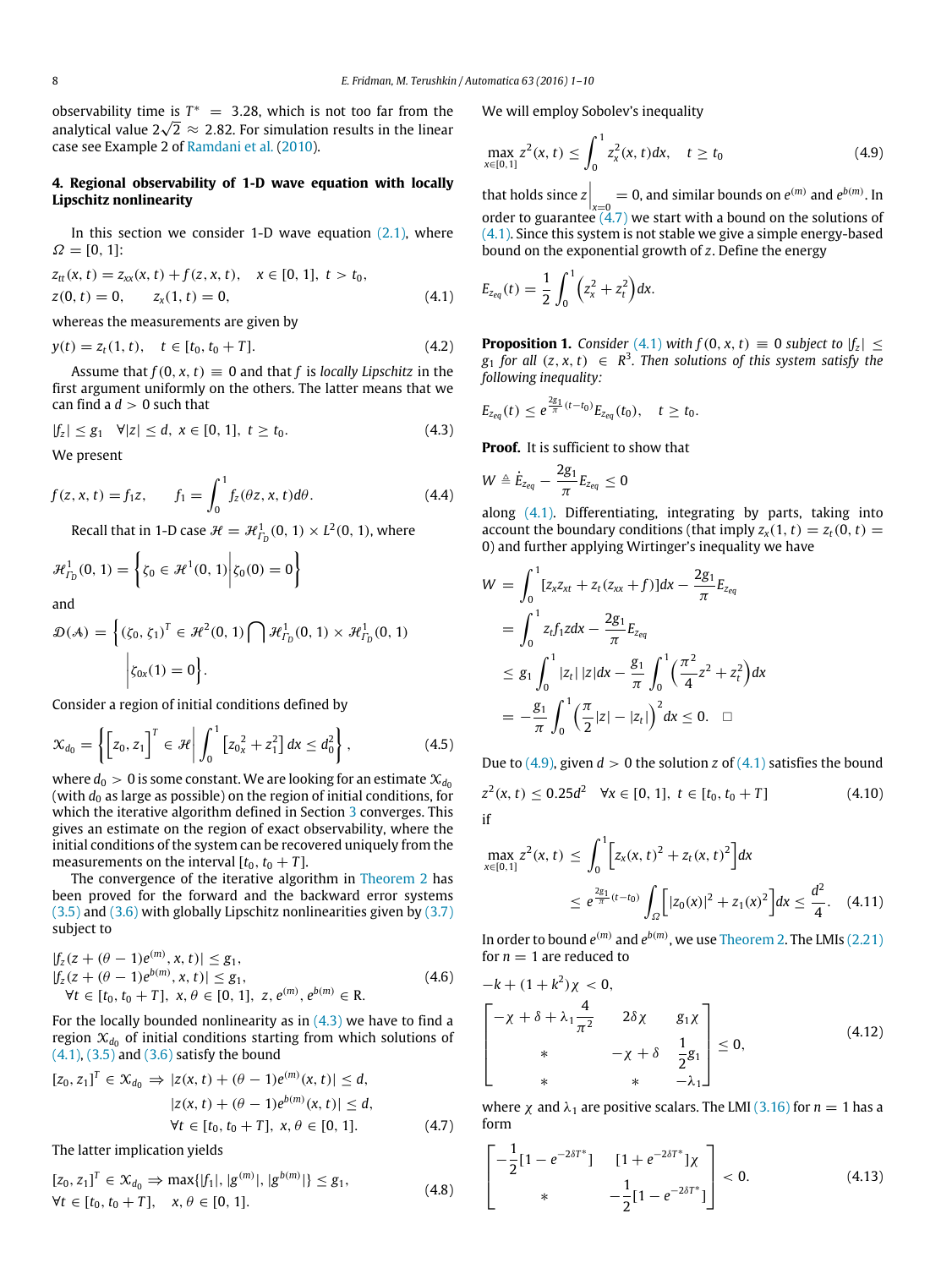The LMI [\(2.14\)](#page-2-5) has a form  $\varPhi_0>0$ , where 2 $\varPhi_0=\left\lceil\begin{smallmatrix}1&&2\chi\&1\end{smallmatrix}\right\rceil$ , leading to  $\alpha = 2\lambda_{\min}(\Phi_0)$  and  $\beta = 2\lambda_{\max}(\Phi_0)$  in the bounds [\(3.10\).](#page-5-9) Hence,  $\alpha = (1 - 2\chi)$  and  $\beta = (1 + 2\chi)$ .

Similarly to  $(4.11)$ , if the LMIs  $(4.12)$  are feasible, then

$$
\max \left\{ [e^{(m)}(x, t)]^2, [e^{b(m)}(x, t)]^2 \right\} \le \frac{d^2}{4}
$$
  
\n
$$
\forall x \in [0, 1], t \in [t_0, t_0 + T] \text{ provided (cf. (3.18))}
$$
  
\n
$$
\max \left\{ \max_{x \in [0, 1]} [e^{(m)}(x, t)]^2, \max_{x \in [0, 1]} [e^{b(m)}(x, t)]^2 \right\}
$$
  
\n
$$
\le \frac{1 + 2\chi}{1 - 2\chi} e^{2\delta T^*} \int_0^1 \left[ z_{0x}^2(x) + z_1^2(x) \right] dx \le \frac{d^2}{4}.
$$
\n(4.14)

Denote

$$
d_0 \triangleq \frac{d}{2} \cdot \min \left\{ e^{-\frac{g_1}{\pi}T}, \sqrt{\frac{1-2\chi}{1+2\chi}} e^{-\delta T^*} \right\}.
$$
 (4.15)

Then due to  $(4.11)$  for all solutions of  $(4.1)$  initiated from  $(4.5)$  the bound  $(4.10)$  holds. Moreover, due to  $(4.14)$  for all the resulting  $e^{(m)}(x,t)$  and  $e^{b(m)}(x,t)$  that satisfy [\(3.5\)](#page-4-3) and [\(3.6\)](#page-4-4) respectively the implication [\(4.7\)](#page-7-3) holds:

$$
|z(x, t) + (\theta - 1)e^{(m)}(x, t)|^2 \le 2z^2(x, t) + 2[e^{(m)}(x, t)]^2 \le d^2,
$$
  
\n
$$
|z(x, t) + (\theta - 1)e^{b(m)}(x, t)|^2 \le 2z^2(x, t) + 2[e^{b(m)}(x, t)]^2 \le d^2,
$$
  
\n
$$
\forall t \in [t_0, t_0 + T], \quad x \in [0, 1], \theta \in [0, 1].
$$

The latter bounds guarantee  $(4.8)$ . Then from [Theorem 2](#page-5-10) we conclude the following:

**Corollary 1.** *Given*  $g_1$  *and positive tuning parameters T<sup>∗</sup> and δ, let there exist positive constants*  $\chi$  *and*  $\lambda_1$  *that satisfy the LMIs* [\(4.12\)](#page-7-6) *and* [\(4.13\)](#page-7-10)*.* Then for all  $T \geq T^*$  the system [\(4.1\)](#page-7-2) subject to  $f(0, x, t) \equiv 0$ *and* [\(4.3\)](#page-7-1) *with the measurements* [\(4.2\)](#page-7-11)*is regionally exactly observable on*  $[t_0, t_0 + T]$  for all initial conditions from  $\mathcal{X}_{d_0}$  given by [\(4.5\)](#page-7-7), where *d*<sup>0</sup> *is defined by* [\(4.15\)](#page-8-3)*.*

<span id="page-8-1"></span>**Remark 4.** The result on the regional observability cannot be extended to multi-dimensional case since the bound [\(4.9\)](#page-7-4) does not hold in n-D case. One could extend the regional result to n-D case if *f* would depend on  $\int_{\Omega} |\nabla z|^2 dx$  or on  $\int_{\Omega} z^2 dx$ ,  $\int_{\Gamma_N} z^2 d\Gamma$  (by employing the inequalities of [Lemma 1\)](#page-2-8).

The global results of Sections [2](#page-1-10) and [3](#page-4-8) can be extended to more general functions  $f = f(z, \nabla z, z_t)$  with uniformly bounded  $f_z$ ,  $|f_{\nabla z}|$ and *f<sup>z</sup><sup>t</sup>* . Note that in [Fridman](#page-9-6) [\(2013\)](#page-9-6) such more general functions were considered for 1-D wave and for beam equations. However, the regional result in 1-D case seems to be not extendable to these more general nonlinearities due to difficulties of employing the bound  $(4.9)$  with  $z$  replaced by  $z_x$  or  $z_t$ .

**Remark 5.** The result on the regional observability can be easily extended to 1-D wave equations with variable coefficients as considered in [Fridman](#page-9-6) [\(2013\)](#page-9-6)

$$
z_{tt}(x, t) = \frac{\partial}{\partial x}[a(x)z_x(x, t)] + f(z(x, t), x, t),
$$
  

$$
t \ge t_0, \quad x \in [0, 1],
$$

where  $a$  is a  $C^1$  function with  $a_x\leq 0$  and  $a(1)>0.$  This can be done by modifying Lyapunov and energy functions, where the square of the partial derivative in *x* should be multiplied by  $a(x)$ . Note that an extension of forward and backward observers to observability of 1-D wave equations with non-Lipschitz coefficients (as studied e.g. in [Castro](#page-9-20) [&](#page-9-20) [Zuazua,](#page-9-20) [2002;](#page-9-20) [Fanelli](#page-9-21) [&](#page-9-21) [Zuazua,](#page-9-21) [2013\)](#page-9-21) seems to be problematic.

<span id="page-8-4"></span>

<span id="page-8-2"></span>Fig. 1. Initial condition recovery after 10 iterations.

<span id="page-8-5"></span><span id="page-8-3"></span>

| Table 2<br>Computation time for 10 iterations. |                      |  |  |
|------------------------------------------------|----------------------|--|--|
|                                                | Computation time (s) |  |  |
| 2.10                                           | 3.0469               |  |  |
| 3.00                                           | 3.6875               |  |  |
| 5.00                                           | 4.2813               |  |  |
| 10.00                                          | 5.9219               |  |  |
|                                                |                      |  |  |

**Example 2.** Consider [\(4.1\)](#page-7-2) with  $f = 0.05z^2$ . Here  $|f_z| = |0.1z| \le$ *g*<sub>1</sub> if  $|z| \le 10g_1 = d$ . Choose  $g_1 = 0.1$ , meaning that [\(4.3\)](#page-7-1) holds with  $d = 1$ . Also here we use the sequence of forward and backward observers  $(3.3)$  and  $(3.4)$  with  $k = 1$ . Verifying the feasibility of LMIs [\(4.12\)](#page-7-6) and [\(4.13\)](#page-7-10) (subject to minimization of  $\chi$ that enlarges the resulting  $d_0$ ), we find that the system is exactly observable in time  $T^* = 3.78$ , where  $\delta = 0.1$  and  $\chi = 0.1803$ . This leads to the estimate  $(4.5)$  with  $d_0 = 0.2348$  for the region of exact observability, where the initial conditions of the system can be recovered uniquely from the measurements on the interval [0, *T* ] for all  $T \in [3.78, 23.5]$ . Note that the convergence of the iterative algorithm is faster for larger  $T$  (in the sense that  $(3.14)$  holds with a smaller *q*). Increasing the nonlinearity twice to  $f = 0.1z^2$  and choosing  $g_1 = 0.2$ , we find  $d = 1$ . The LMIs [\(4.12\)](#page-7-6) and [\(4.13\)](#page-7-10) are feasible with  $\delta = 0.09$ ,  $T^* = 5.49$  and  $\chi = 0.2275$ . We arrive at a smaller  $d_0 = 0.1867$ , whereas  $T \in [5.49, 15.4]$ .

Simulations of the initial state recovery in the case of  $f = 0.1z^2$ and  $z_0(x) = z_1(x) = 0.2733 \cdot x(1 - \frac{x}{2})$ , where  $\int_0^1 \left[ z_0^2 + z_1^2 \right] dx =$  $0.1867<sup>2</sup>$ , show the convergence of the iterative algorithm on the predicted observation interval [0, 5.49]. Moreover, the algorithm converges on shorter observation intervals with  $T \geq 2.1$  that illustrates the conservatism of the LMI conditions. See [Fig. 1](#page-8-4) for the case of 10 forward and backward iterations with  $T = 1.8$  (no convergence) and  $T = 2.1$  (convergence). The computation times for 10 iterations for several values of *T* are given in [Table 2.](#page-8-5)

#### **5. Conclusions**

The LMI approach to observers and initial state recovering of semilinear N-D wave equations on a hypercube has been presented. In the linear 2-D case our results lead to an upper bound on the exact observability time, which is close to the analytical value, but does not recover it as it happened in 1-D case. For 1- D systems with locally Lipschitz nonlinearities we have found a (lower) bound on the region of initial values that are uniquely recovered from the measurements on the finite interval.

#### **References**

<span id="page-8-0"></span>Ammari, K., Nicaise, S., & Pignotti, C. [\(2010\). Feedback boundary stabilization of](http://refhub.elsevier.com/S0005-1098(15)00408-2/sbref1) wave equations with interior delay. *Systems & Control Letters*, *59*(10), 623–628.